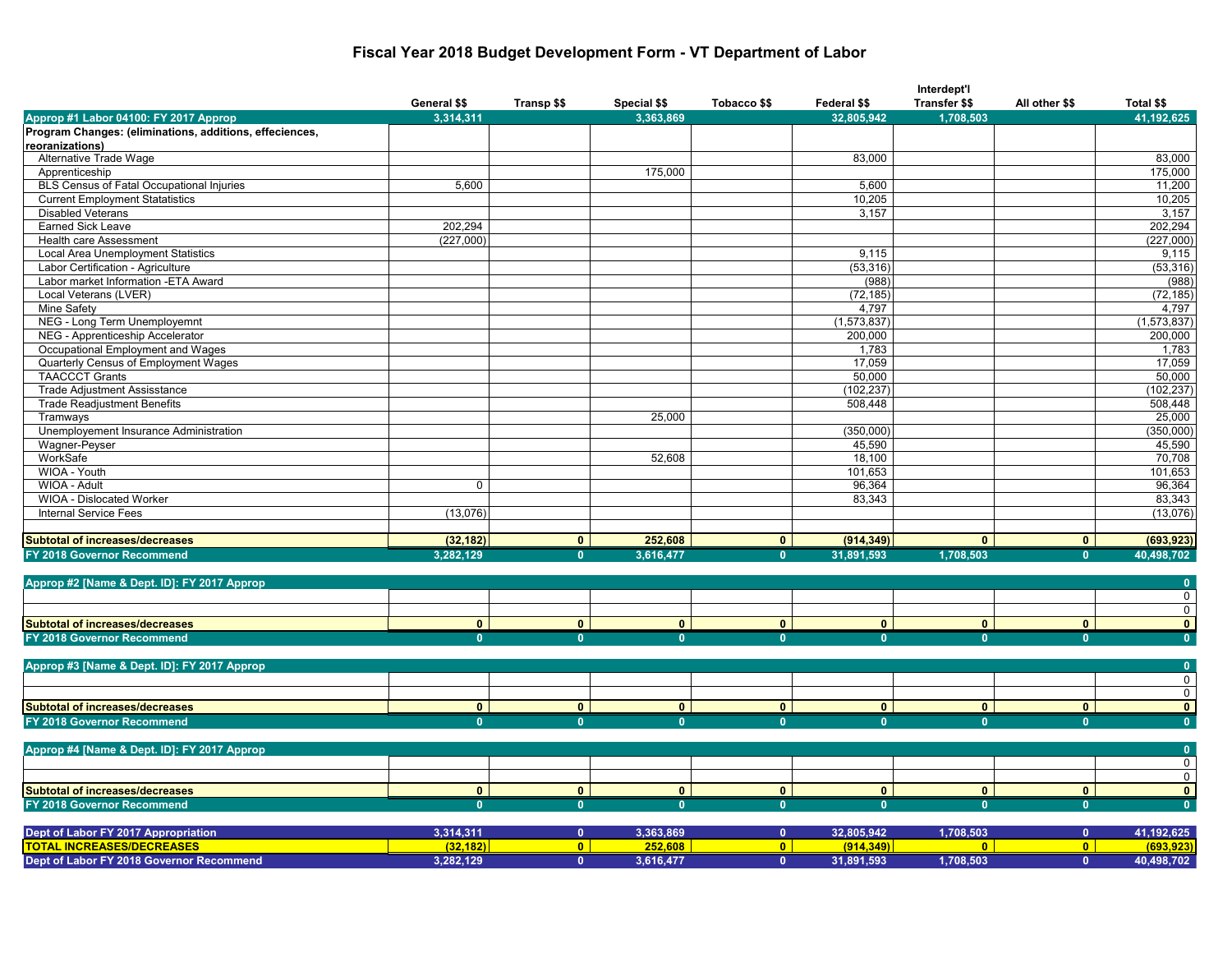**VDOL State FY18 Budget Proposal FY18 Request FY18 Request FY18 Request FY18 Request FY18 Request FY 17 Request General Funds Special Funds Federal Funds InterDept Trans Total Change Source of Change** ABAWD 1,408,503| \$300,000| | \$1,108,503| \$1,408,503| \$0 Alternative Trade Wage 162,000 162,000 162,000 162,000 162,000 583,000 583,000 Federal Funds Apprenticeship 944,390 \$719,390 \$400,000 \$1,119,390 \$175,000 Special Funds BLS OSHA/Census of Fatal Occupational Injuries (CFOI) 65,200 \$38,200 \$38,200 \$76,400 \$11,200 Federal /State Split Catamount 454,000 \$227,000 \$227,000 -\$227,000 Current Employment Statistics (CES)  $\overline{5,255}$  75,255  $\overline{8,255}$  75,255  $\overline{8,255}$  55,460 \$10,205 Federal Funds Child Support Reemployment 1988 1999 10 1000 10000 10000 10000 10000 10000 10000 10000 10000 10000 10000 10000<br>Child Support Intercept 1990 10000 10000 10000 10000 10000 10000 10000 10000 10000 10000 10000 10000 10000 100 Child Support Intercept 655,000  $\sim$  55,000  $\sim$  55,000 \$55,000 \$55,000 \$55,000 \$55,000 \$55,000 \$55,000 \$05,000 \$55,000 \$05,000 \$55,000 \$55,000 \$55,000 \$55,000 \$55,000 \$55,000 \$55,000 \$55,000 \$55,000 \$55,000 \$55,000 \$55,00 Disabled Veterans (DVOP) 261,000 261,000 **1 261,000** 5264,157 **\$264,157** \$3,157 \$3,157 Federal Funds Domestic Abuse 30,000 | | \$30,000 | \$30,000 | \$0 Earned Sick Leave 0 \$202,294 \$202,294 \$202,294 State Funds Employee Leasing 40,000 \$40,000 \$40,000 \$0 Local Area Unemployment Statistics (LAUS) 204,321 204,321 204,321 204,321 3213,436 \$213,436 \$213,436 \$9,115 Federal Funds abor Certification Agriculture -Migrant Seasonal Workers 174,364 \$121,048 \$121,048 \$121,048 \$53,316 Federal Funds<br>-abor Market Information - ETA Labor Market Information - ETA 287 ASS 287,830 287,830 **1987 1287 Federal Funds 10 ASS 286,842** -\$988 Federal Fund Local Veterans (LVER) 288,000| \$215,815 | \$215,815 | Federal Funds Mine Safety 70,482| \$75,279| \$75,279| \$4,797| Federal Funds Misclassification/Coverage Compliance 1980 1992, 128 \$22,128 \$243,820 \$78,308 \$322,128 \$322,128 \$00 \$322,128 \$0<br>NEG - Long Term Unemploved \$1,573,837 \$1,573,837 \$1,573,837 \$00 \$1,573,837 \$00 \$00 \$1,573,837 NEG - Long Term Unemployed and the contract of the 1,573,837 and the contract of the contract of the contract of the sol-\$1,573,837 Federal Funds NEG - Sector Partnership 2.295.011 \$0 NEG - Apprenticeship 32,999,931 6 2,999,931 2,999,931 52,999,931 52,999,931 52,999,931 52,999,931 52,000 5200,000<br>NEG- Apprenticeship Accelerator 6 2000,000 6 3200,000 5200,000 5200,000 5200,000 5200,000 5200,000 5200,000 NEG- Apprenticeship Accelerator **1990 and 1990 and 1990 and 1990 and 1990** \$200,000 \$200,000 \$200,000 Federal Funds Occupational Employment and Wages (OES) 165,680 **165,680** 165,680 **165,680 165,680** \$1,783 \$1,783 Federal Funds Quarterly Census of Employment Wages (QCEW)  $232,000$   $232,000$   $3249,059$   $37,059$  \$17,059  $37,059$  Federal Funds Reed Act 840,065| \$840,065| \$840,065| \$0 RESEA Grant 1,069,540 | \$1,069,540 | \$0 SNAP Grant 500,000 \$500,000 \$500,000 \$0 TAACCCT Grants 138,133 \$188,133 | \$50,000 Federal Funds Trade Adjustment Assistance (TAA) 940,924 \$838,687 \$838,687 -\$102,237 Federal Funds Trade Readjustment Benefits 61,552 \$570,000 \$570,000 \$508,448 Federal Funds Tramways 390,000 \$415,000 \$415,000 \$25,000 Special Funds Unemployment Insurance Administration 12,998,329 12,998,329 \$306,705 \$12,341,624 \$12,648,329 -\$350,000 Federal Funds VT Occupational Safety and Health Administration (VOSHA)  $1,459,800$   $$729,900$   $$729,900$   $$729,900$   $$1,459,800$   $$0$ Wage & Hour 202,552 \$202,552 \$202,552 \$0 Wagner-Peyser 2,167,359 \$2,212,949 \$2,212,949 \$45,590 Federal Funds WETF (base budget) 183,103 | \$183,103 | \$0 | \$0 | Workers Compensation 2,157,626 \$2,157,626 \$2,157,626 \$2,157,626 \$2,157,626 \$2,157,626 \$0 Workforce Development Council 2001 282,404 **\$282,404 \$282,404 \$282,404 \$0** and the state of the state of the state of the state of the state of the state of the state of the state of the state of the state of the state of WorkSafe 531,830 \$188,838 \$413,700 \$602,538 \$70,708 Federal Funds WIOA - Youth 2,037,653 \$2,139,306 \$2,139,306 \$101,653 Federal Funds WIOA - Adult 1,931,641| \$2,028,005| \$2,028,005| \$96,364| Federal Funds WIOA - Dislocated Worker **806,732** \$890,075 **\$890,075 \$890,075** \$83,343 Federal Funds WIOA - Implementaiton 106,908 \$106,908 \$106,908 \$0 Work Opportunity Tax Credit (WOTC) 66,000 \$66,000 \$66,000 \$0 Administration subsidies/Budget Allowances (DII, VIT, FFS, Etc) 166,543 \$153,467 \$153,467 \$153,076 \$153,076 **Total All 41,192,625 \$3,282,129 \$3,616,477 \$31,891,593 \$1,708,503 \$40,498,702** -\$693,923 **Funding by Percent of Total 8.10% 8.93% 78.75% 4.22% -1.68% Percentage Change**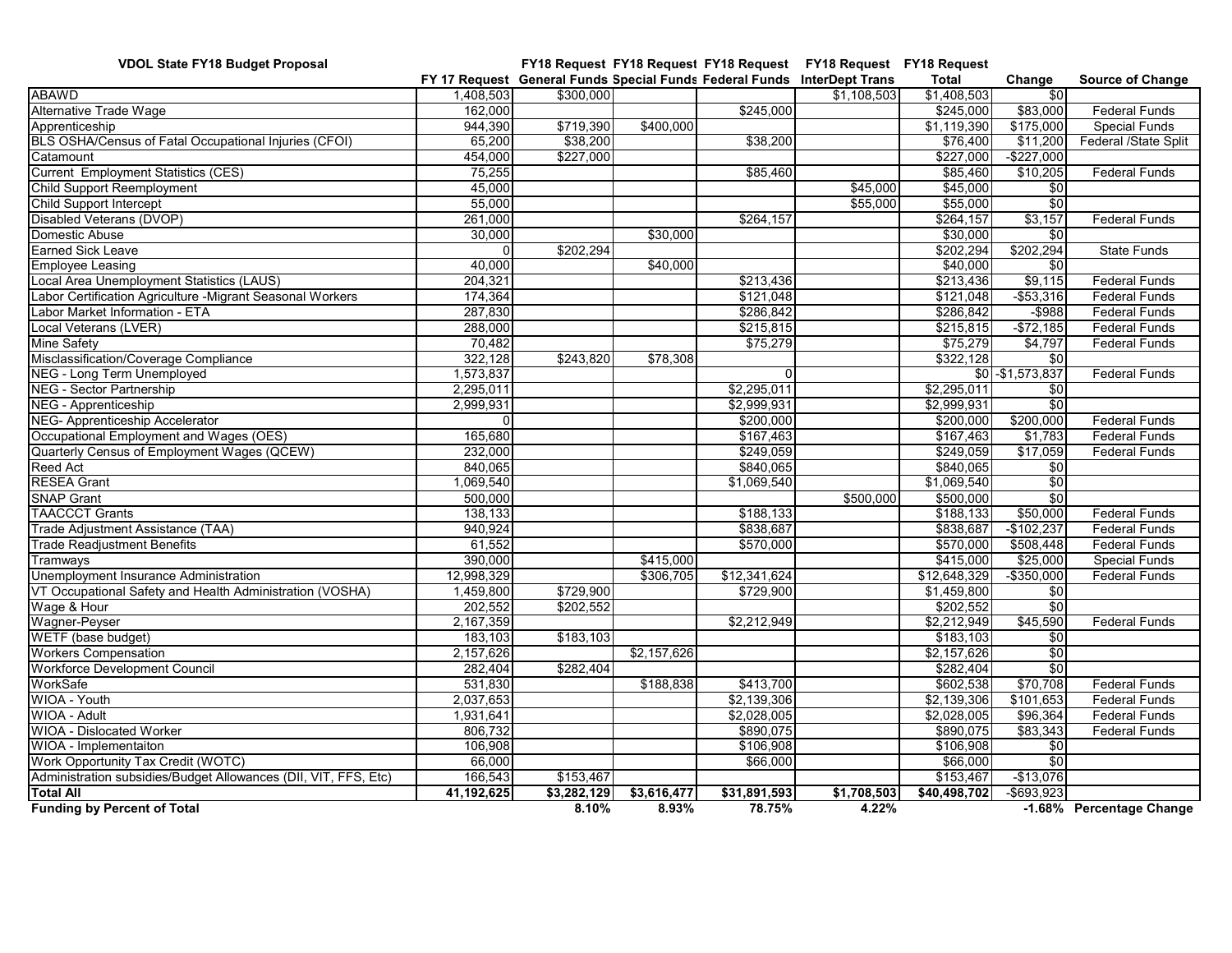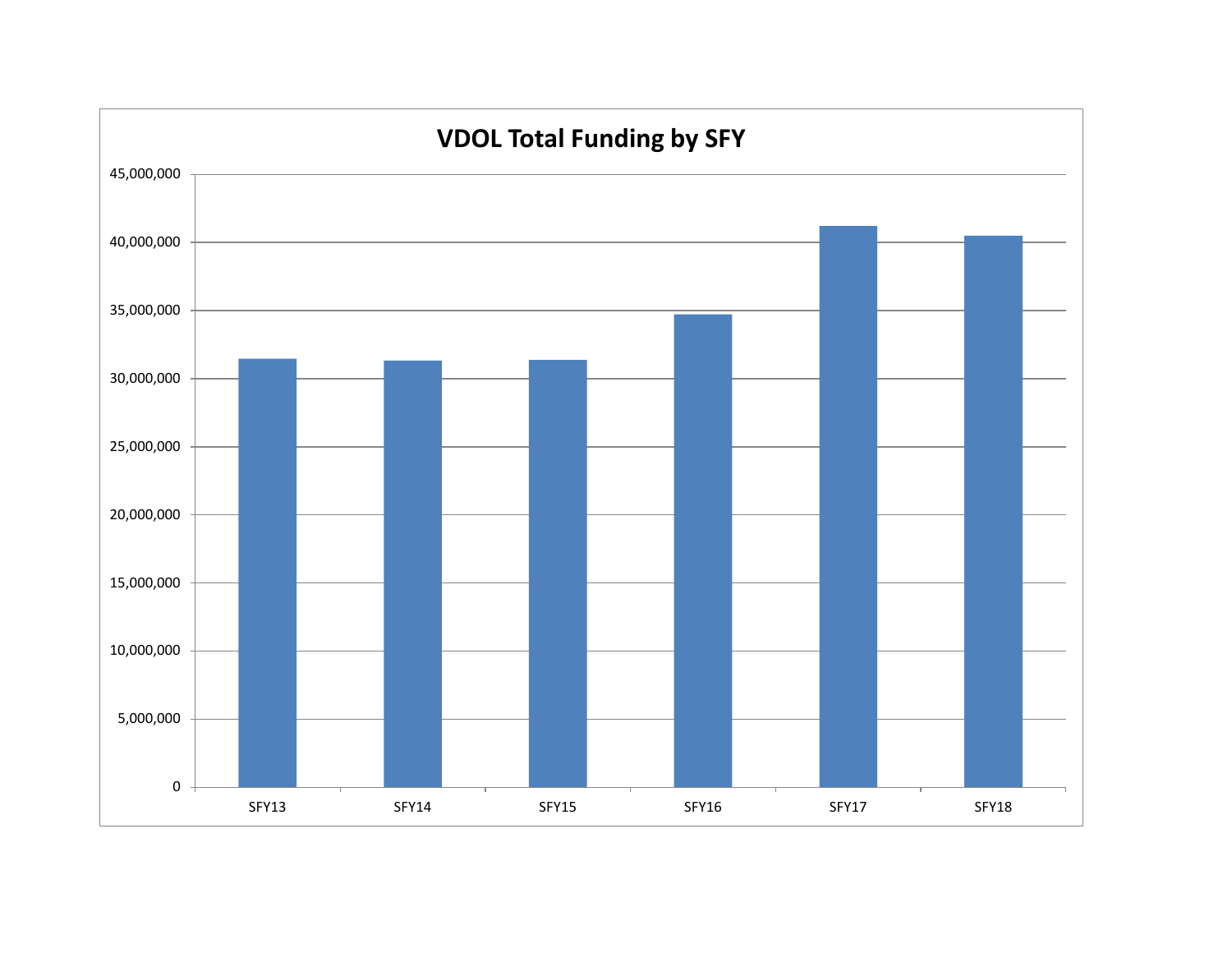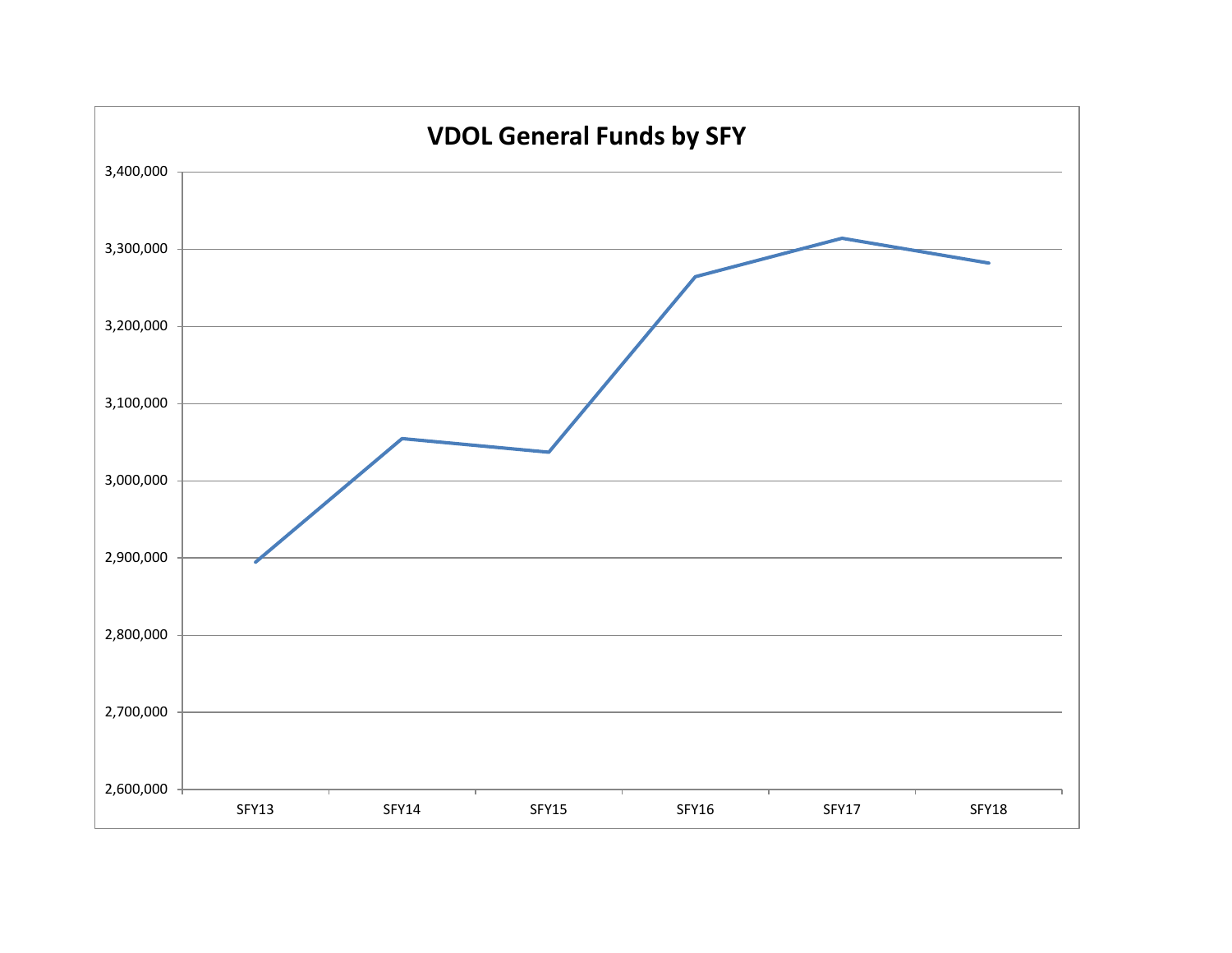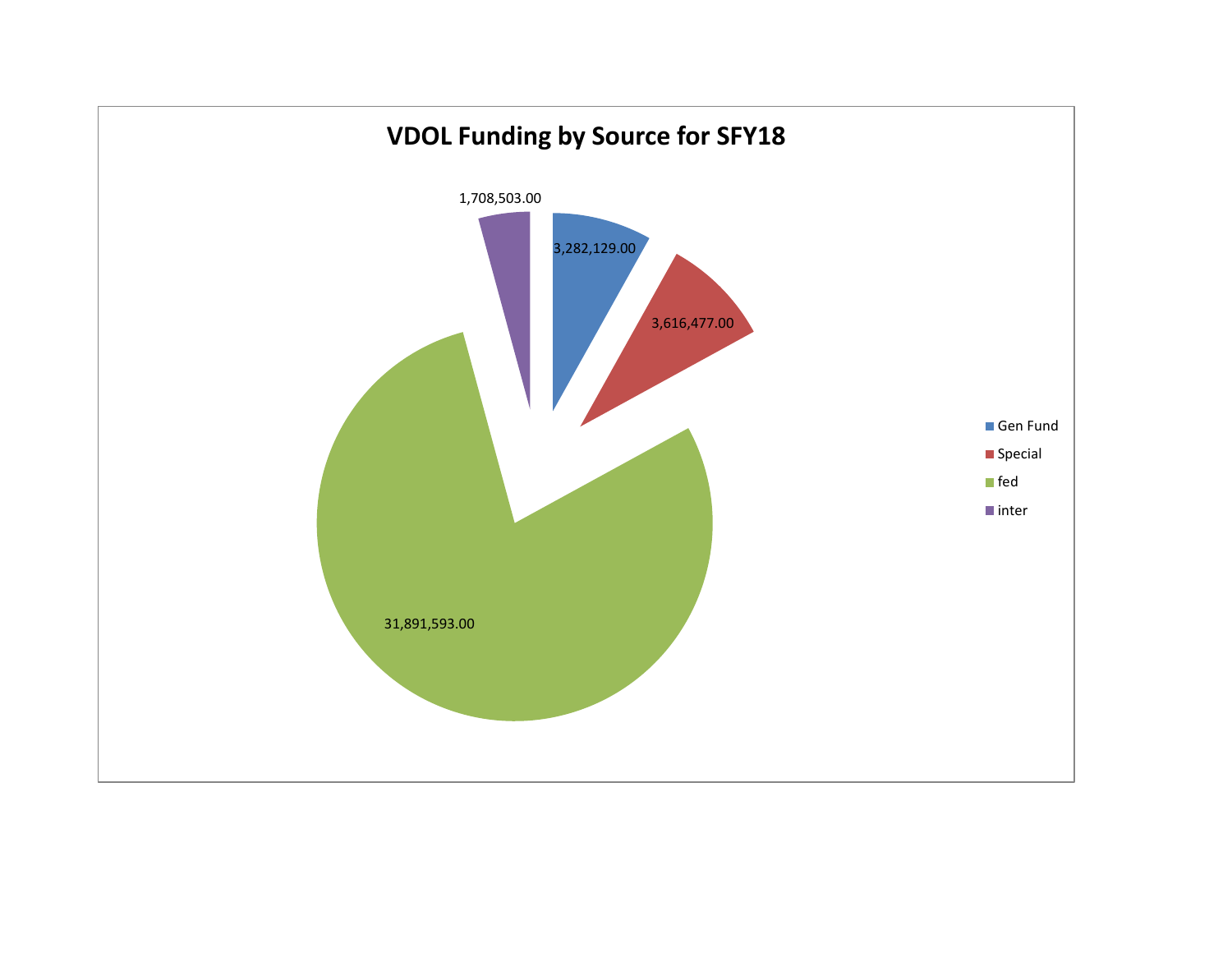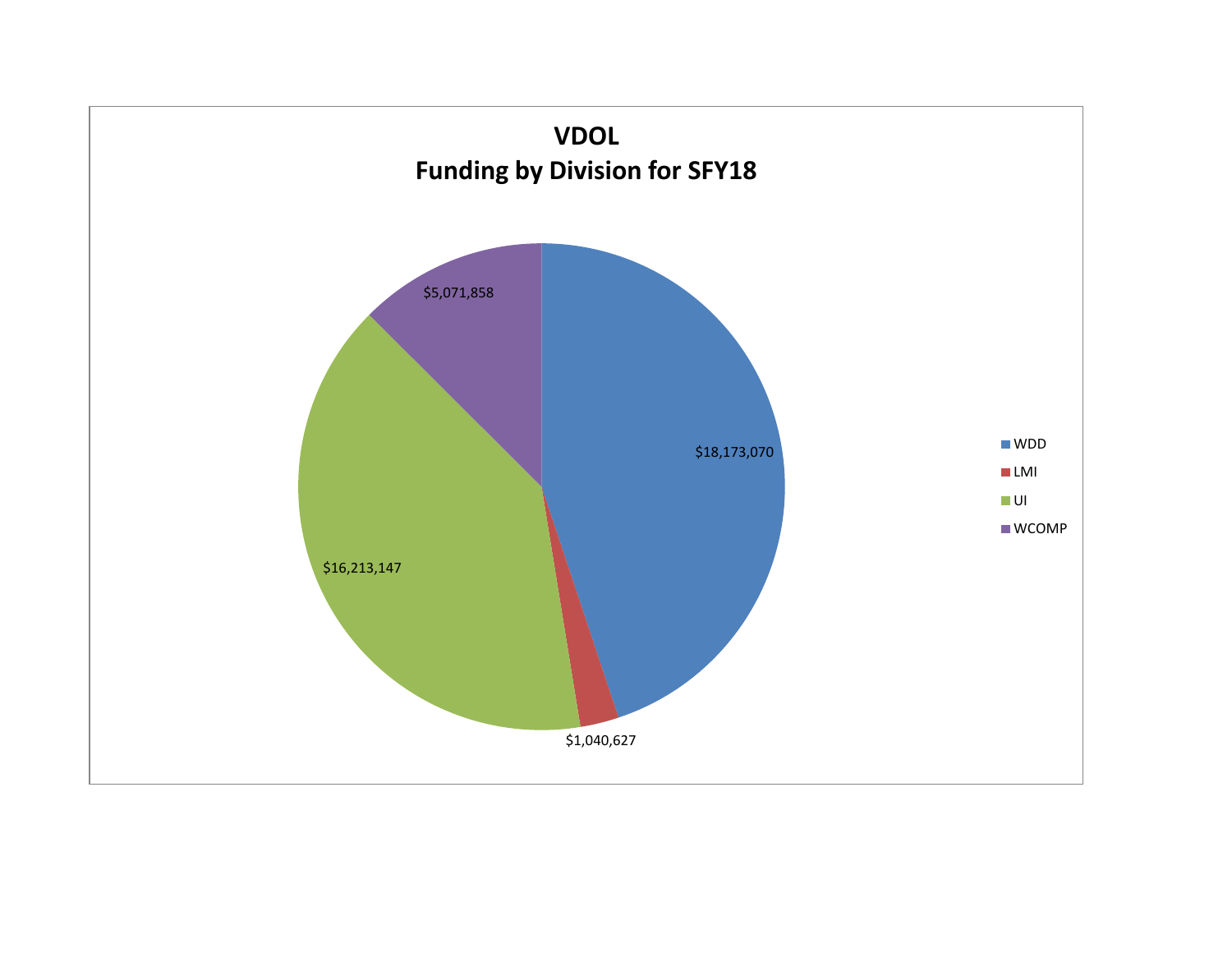**Report ID:** VTPB-07 **Run Date:** 02/06/2017 **Run Time:** 11:36 AM

# **FY2018 Governor's Recommended Budget: Detail Report State of Vermont**

#### **Organization: 4100500000 - Labor - programs**

### **Budget Object Group: 1. PERSONAL SERVICES**

| <b>Salaries and Wages</b>        |        | <b>FY2016 Actuals</b> | FY2017 Original<br><b>As Passed</b><br><b>Budget</b> | <b>FY2017</b><br>Governor's<br><b>BAA</b><br>Recommended<br><b>Budget</b> | <b>FY2018</b><br>Governor's<br>Recommended<br><b>Budget</b> | <b>Difference</b><br><b>Between FY2018</b><br>Governor's<br><b>Recommend and</b><br>FY2017 As Passed | <b>Percent Change</b><br><b>FY2018</b><br>Governor's<br><b>Recommend and</b><br><b>FY2017 As</b><br><b>Passed</b> |
|----------------------------------|--------|-----------------------|------------------------------------------------------|---------------------------------------------------------------------------|-------------------------------------------------------------|------------------------------------------------------------------------------------------------------|-------------------------------------------------------------------------------------------------------------------|
| <b>Description</b>               | Code   |                       |                                                      |                                                                           |                                                             |                                                                                                      |                                                                                                                   |
| <b>Classified Employees</b>      | 500000 | 13,804,778            | 13,582,194                                           | 13,582,194                                                                | 14,733,956                                                  | 1,151,762                                                                                            | 8.5%                                                                                                              |
| Exempt                           | 500010 |                       | 1,011,443                                            | 1,011,443                                                                 | 1,062,693                                                   | 51,250                                                                                               | 5.1%                                                                                                              |
| Other Regular Employees          | 500020 |                       | 714.706                                              | 714.706                                                                   | 606.589                                                     | (108, 117)                                                                                           | $-15.1%$                                                                                                          |
| <b>Temporary Employees</b>       | 500040 |                       | 442.825                                              | 442.825                                                                   | 333.607                                                     | (109, 218)                                                                                           | $-24.7%$                                                                                                          |
| Overtime                         | 500060 | 25.505                | 276.758                                              | 276.758                                                                   | 208,501                                                     | (68, 257)                                                                                            | $-24.7%$                                                                                                          |
| <b>Shift Differential</b>        | 500070 | 2,978                 |                                                      |                                                                           |                                                             |                                                                                                      | $0.0\%$                                                                                                           |
| <b>Total: Salaries and Wages</b> |        | 13,833,260            | 16,027,926                                           | 16,027,926                                                                | 16,945,346                                                  | 917,420                                                                                              | 5.7%                                                                                                              |

| <b>Fringe Benefits</b>             |        | <b>FY2016 Actuals</b> | <b>FY2017 Original</b><br><b>As Passed</b><br><b>Budget</b> | <b>FY2017</b><br>Governor's<br><b>BAA</b><br>Recommended<br><b>Budget</b> | <b>FY2018</b><br>Governor's<br>Recommended<br><b>Budget</b> | <b>Difference</b><br><b>Between FY2018</b><br>Governor's<br><b>Recommend and</b><br>FY2017 As Passed | <b>Percent Change</b><br><b>FY2018</b><br>Governor's<br><b>Recommend and</b><br><b>FY2017 As</b><br><b>Passed</b> |
|------------------------------------|--------|-----------------------|-------------------------------------------------------------|---------------------------------------------------------------------------|-------------------------------------------------------------|------------------------------------------------------------------------------------------------------|-------------------------------------------------------------------------------------------------------------------|
| <b>Description</b>                 | Code   |                       |                                                             |                                                                           |                                                             |                                                                                                      |                                                                                                                   |
| <b>FICA - Classified Employees</b> | 501000 | 1,012,920             | 1,093,743                                                   | 1,093,743                                                                 | 1,158,091                                                   | 64,348                                                                                               | 5.9%                                                                                                              |
| FICA - Exempt                      | 501010 |                       | 77,377                                                      | 77,377                                                                    | 81.295                                                      | 3,918                                                                                                | 5.1%                                                                                                              |
| Health Ins - Classified Empl       | 501500 | 3,064,640             | 3,779,709                                                   | 3,779,709                                                                 | 4,033,085                                                   | 253,376                                                                                              | 6.7%                                                                                                              |
| Health Ins - Exempt                | 501510 |                       | 143.710                                                     | 143.710                                                                   | 138.573                                                     | (5, 137)                                                                                             | $-3.6%$                                                                                                           |
| Health Ins - Other                 | 501520 |                       |                                                             |                                                                           | 35,110                                                      | 35,110                                                                                               | 0.0%                                                                                                              |
| Retirement - Classified Empl       | 502000 | 2,242,511             | 2,497,685                                                   | 2,497,685                                                                 | 2,627,492                                                   | 129,807                                                                                              | 5.2%                                                                                                              |
| Retirement - Exempt                | 502010 |                       | 138,351                                                     | 138,351                                                                   | 149,622                                                     | 11,271                                                                                               | 8.1%                                                                                                              |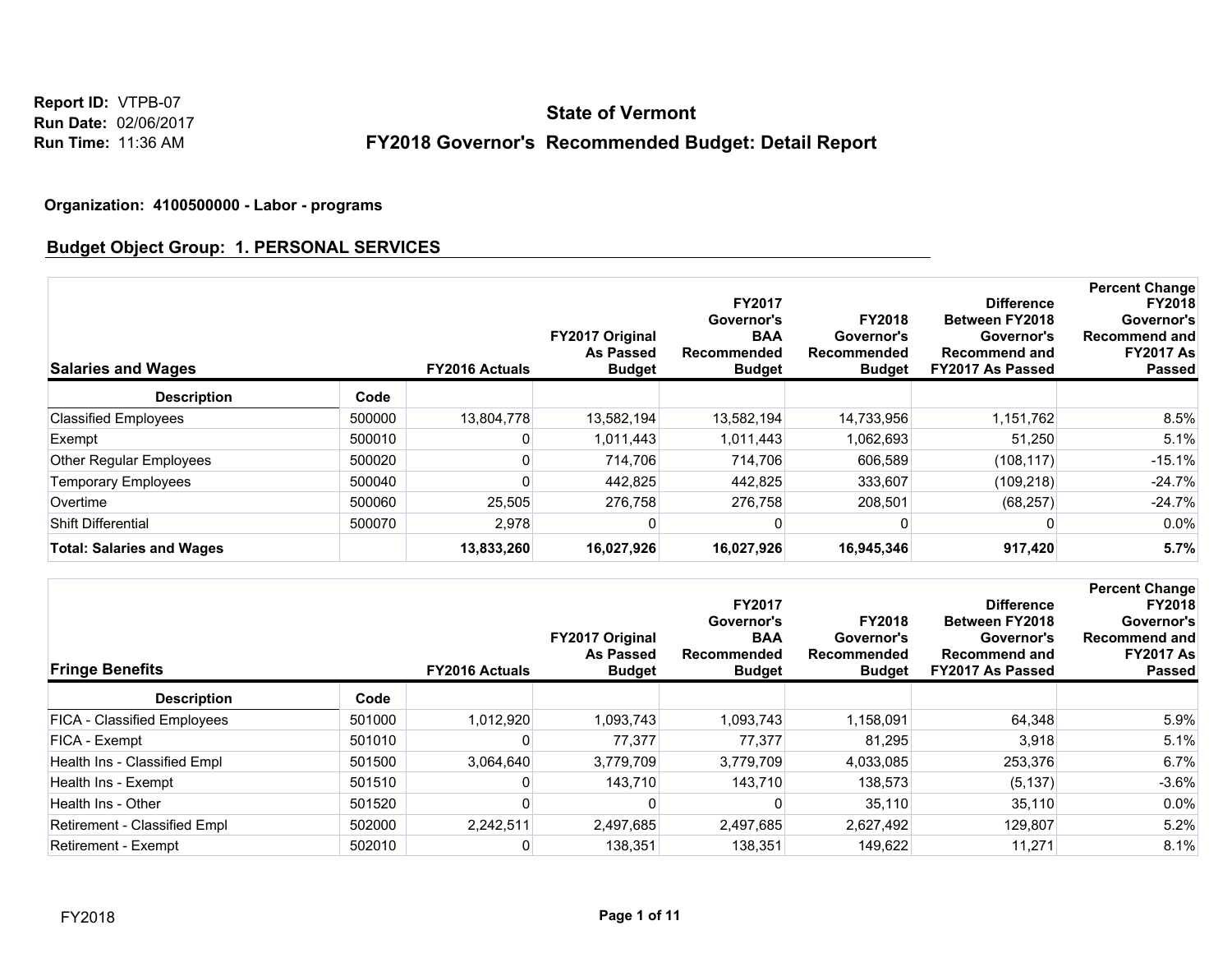**Report ID:** VTPB-07 **Run Date:** 02/06/2017 **Run Time:** 11:36 AM

## **FY2018 Governor's Recommended Budget: Detail Report**

| <b>Fringe Benefits</b>        | <b>FY2016 Actuals</b>  | FY2017 Original<br><b>As Passed</b><br><b>Budget</b> | FY2017<br>Governor's<br><b>BAA</b><br><b>Recommended</b><br><b>Budget</b> | <b>FY2018</b><br>Governor's<br>Recommended<br><b>Budget</b> | <b>Difference</b><br>Between FY2018<br>Governor's<br><b>Recommend and</b><br>FY2017 As Passed | <b>Percent Change</b><br><b>FY2018</b><br>Governor's<br><b>Recommend and</b><br><b>FY2017 As</b><br>Passed |
|-------------------------------|------------------------|------------------------------------------------------|---------------------------------------------------------------------------|-------------------------------------------------------------|-----------------------------------------------------------------------------------------------|------------------------------------------------------------------------------------------------------------|
| <b>Description</b>            | Code                   |                                                      |                                                                           |                                                             |                                                                                               |                                                                                                            |
| Dental - Classified Employees | 183,160<br>502500      | 232,401                                              | 232,401                                                                   | 227,878                                                     | (4, 523)                                                                                      | $-1.9%$                                                                                                    |
| Dental - Exempt               | 502510<br>0            | 10,790                                               | 10,790                                                                    | 11,116                                                      | 326                                                                                           | 3.0%                                                                                                       |
| Dental - Other                | 502520                 | O                                                    | O                                                                         | 1,588                                                       | 1,588                                                                                         | 0.0%                                                                                                       |
| Life Ins - Classified Empl    | 35,799<br>503000       | 50,901                                               | 50,901                                                                    | 63,456                                                      | 12,555                                                                                        | 24.7%                                                                                                      |
| Life Ins - Exempt             | 503010<br>0            | 3,601                                                | 3,601                                                                     | 4,486                                                       | 885                                                                                           | 24.6%                                                                                                      |
| LTD - Classified Employees    | 4,434<br>503500        | 2,312                                                | 2,312                                                                     | 2,432                                                       | 120                                                                                           | 5.2%                                                                                                       |
| LTD - Exempt                  | 503510<br>0            | 2,196                                                | 2,196                                                                     | 2,277                                                       | 81                                                                                            | 3.7%                                                                                                       |
| EAP - Classified Empl         | 504000<br>7,501        | 8,401                                                | 8,401                                                                     | 8,610                                                       | 209                                                                                           | 2.5%                                                                                                       |
| EAP - Exempt                  | 504010<br>0            | 390                                                  | 390                                                                       | 480                                                         | 90                                                                                            | 23.1%                                                                                                      |
| Employee Non-Cash Awards      | 99<br>504500           | 0                                                    | 0                                                                         |                                                             | $\Omega$                                                                                      | 0.0%                                                                                                       |
| Employee Room Allowance       | 504520<br><sup>0</sup> | 12,176                                               | 12,176                                                                    | 9,176                                                       | (3,000)                                                                                       | $-24.6%$                                                                                                   |
| <b>Uniform Rental</b>         | 504550<br>3,384        | 9,972                                                | 9,972                                                                     | 7,515                                                       | (2, 457)                                                                                      | $-24.6%$                                                                                                   |
| Workers Comp - Indemnity      | 505000<br>14,352       |                                                      | ŋ                                                                         |                                                             |                                                                                               | 0.0%                                                                                                       |
| Workers Comp - Medical        | 505010<br>(244)        | $\Omega$                                             | $\Omega$                                                                  |                                                             | $\Omega$                                                                                      | 0.0%                                                                                                       |
| Workers Comp - Ins Premium    | 505200<br>0            | 338,955                                              | 338,955                                                                   | 426,655                                                     | 87,700                                                                                        | 25.9%                                                                                                      |
| Unemployment Compensation     | 505500<br>62,287       | 233,244                                              | 233,244                                                                   | 175,720                                                     | (57, 524)                                                                                     | $-24.7%$                                                                                                   |
| <b>Total: Fringe Benefits</b> | 6,630,843              | 8,635,914                                            | 8,635,914                                                                 | 9,164,657                                                   | 528,743                                                                                       | 6.1%                                                                                                       |

| <b>Contracted and 3rd Party Service</b> |        | <b>FY2016 Actuals</b> | <b>FY2017 Original</b><br><b>As Passed</b><br><b>Budget</b> | <b>FY2017</b><br>Governor's<br><b>BAA</b><br>Recommended<br><b>Budget</b> | <b>FY2018</b><br>Governor's<br>Recommended<br><b>Budget</b> | <b>Difference</b><br><b>Between FY2018</b><br>Governor's<br><b>Recommend and</b><br>FY2017 As Passed | <b>Percent Change</b><br><b>FY2018</b><br>Governor's<br><b>Recommend and</b><br><b>FY2017 As</b><br><b>Passed</b> |
|-----------------------------------------|--------|-----------------------|-------------------------------------------------------------|---------------------------------------------------------------------------|-------------------------------------------------------------|------------------------------------------------------------------------------------------------------|-------------------------------------------------------------------------------------------------------------------|
| <b>Description</b>                      | Code   |                       |                                                             |                                                                           |                                                             |                                                                                                      |                                                                                                                   |
| Contr & 3Rd Party - Financial           | 507100 | 47.649                | 54,615                                                      | 54.615                                                                    | 86.054                                                      | 31.439                                                                                               | 57.6%                                                                                                             |
| Contr & 3Rd Party - Legal               | 507200 |                       | 50.104                                                      | 50,104                                                                    | 71.090                                                      | 20,986                                                                                               | 41.9%                                                                                                             |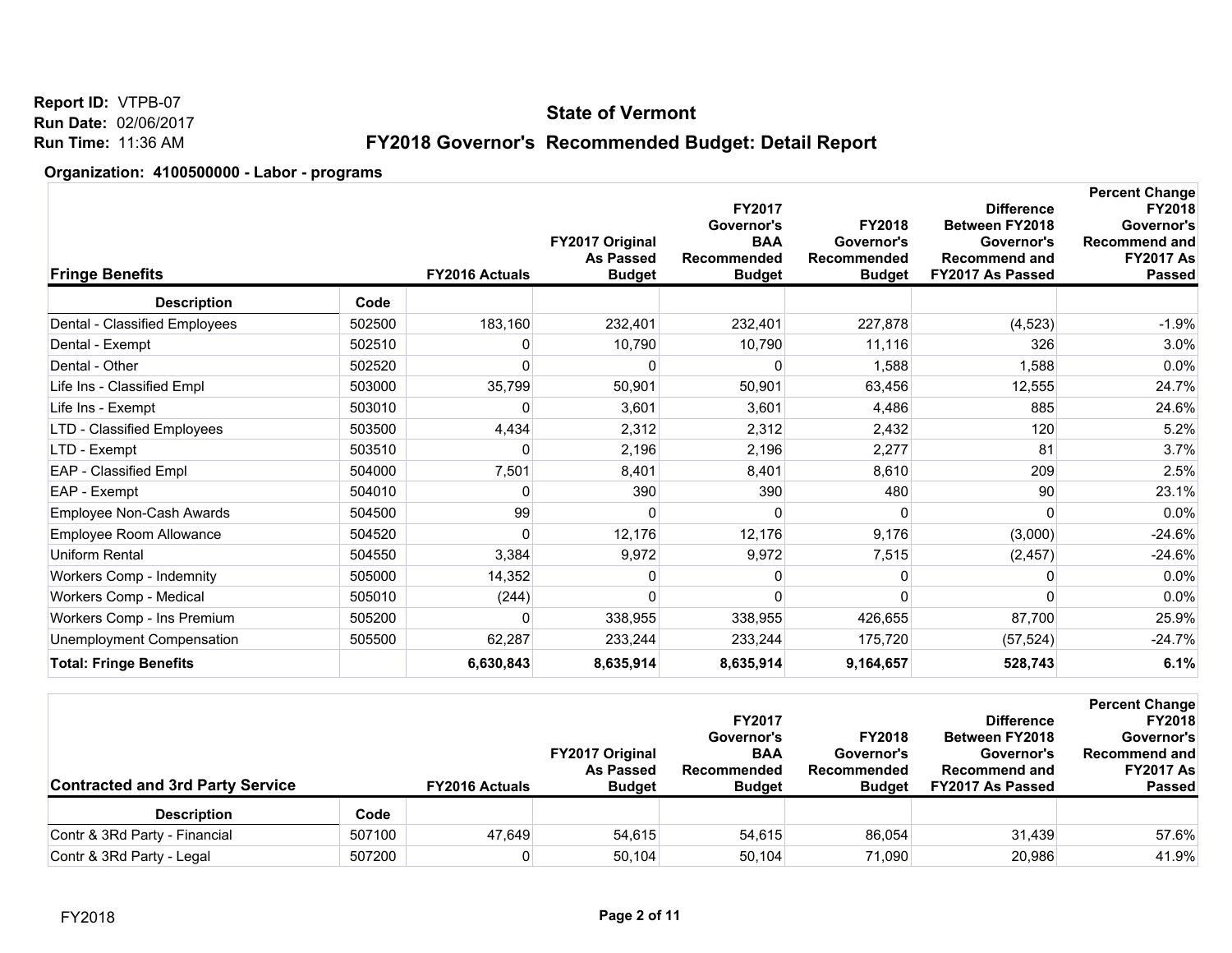**Report ID:** VTPB-07 **Run Date:** 02/06/2017 **Run Time:** 11:36 AM

## **FY2018 Governor's Recommended Budget: Detail Report**

#### **Organization: 4100500000 - Labor - programs**

| <b>Contracted and 3rd Party Service</b>        |        | <b>FY2016 Actuals</b> | <b>FY2017 Original</b><br><b>As Passed</b><br><b>Budget</b> | <b>FY2017</b><br>Governor's<br><b>BAA</b><br>Recommended<br><b>Budget</b> | <b>FY2018</b><br>Governor's<br>Recommended<br><b>Budget</b> | <b>Difference</b><br><b>Between FY2018</b><br>Governor's<br><b>Recommend and</b><br>FY2017 As Passed | <b>Percent Change</b><br><b>FY2018</b><br>Governor's<br>Recommend and<br><b>FY2017 As</b><br><b>Passed</b> |
|------------------------------------------------|--------|-----------------------|-------------------------------------------------------------|---------------------------------------------------------------------------|-------------------------------------------------------------|------------------------------------------------------------------------------------------------------|------------------------------------------------------------------------------------------------------------|
| <b>Description</b>                             | Code   |                       |                                                             |                                                                           |                                                             |                                                                                                      |                                                                                                            |
| Contr&3Rd Pty-Educ & Training                  | 507350 |                       | 22,146                                                      | 22.146                                                                    | 16,684                                                      | (5, 462)                                                                                             | $-24.7%$                                                                                                   |
| Contr&3Rd Pty - Info Tech                      | 507550 | 16.233                | 69,331                                                      | 69,331                                                                    | 68,907                                                      | (424)                                                                                                | $-0.6%$                                                                                                    |
| Contr & 3Rd Party-Participant                  | 507575 | 1,828,376             | 6,354,037                                                   | 6,354,037                                                                 | 4,765,478                                                   | (1,588,559)                                                                                          | $-25.0%$                                                                                                   |
| Other Contr and 3Rd Pty Serv                   | 507600 | 553,016               | 71.411                                                      | 71.411                                                                    | 120,478                                                     | 49.067                                                                                               | 68.7%                                                                                                      |
| <b>Total: Contracted and 3rd Party Service</b> |        | 2,445,274             | 6,621,644                                                   | 6,621,644                                                                 | 5,128,691                                                   | (1,492,953)                                                                                          | $-22.5%$                                                                                                   |

| <b>PerDiem and Other Personal</b><br><b>Services</b> |        | <b>FY2016 Actuals</b> | <b>FY2017 Original</b><br><b>As Passed</b><br><b>Budget</b> | <b>FY2017</b><br>Governor's<br><b>BAA</b><br>Recommended<br><b>Budget</b> | <b>FY2018</b><br>Governor's<br>Recommended<br><b>Budget</b> | <b>Difference</b><br><b>Between FY2018</b><br>Governor's<br>Recommend and<br>FY2017 As Passed | <b>Percent Change</b><br><b>FY2018</b><br>Governor's<br><b>Recommend and</b><br><b>FY2017 As</b><br><b>Passed</b> |
|------------------------------------------------------|--------|-----------------------|-------------------------------------------------------------|---------------------------------------------------------------------------|-------------------------------------------------------------|-----------------------------------------------------------------------------------------------|-------------------------------------------------------------------------------------------------------------------|
| <b>Description</b>                                   | Code   |                       |                                                             |                                                                           |                                                             |                                                                                               |                                                                                                                   |
| Per Diem                                             | 506000 | 8,612                 | 22.146                                                      | 22.146                                                                    | 16,684                                                      | (5, 462)                                                                                      | $-24.7%$                                                                                                          |
| <b>Other Personal Services</b>                       | 506199 |                       | (269, 493)                                                  | (269, 493)                                                                | (626, 794)                                                  | (357, 301)                                                                                    | 132.6%                                                                                                            |
| <b>Other Pers Serv</b>                               | 506200 | 263                   | 173,269                                                     | 173,269                                                                   | 149,940                                                     | (23, 329)                                                                                     | $-13.5%$                                                                                                          |
| Service of Papers                                    | 506240 | 16,806                | 33,212                                                      | 33,212                                                                    | 25,019                                                      | (8, 193)                                                                                      | $-24.7%$                                                                                                          |
| <b>Total: PerDiem and Other Personal Service:</b>    |        | 25,681                | (40, 866)                                                   | (40, 866)                                                                 | (435, 151)                                                  | (394, 285)                                                                                    | 964.8%                                                                                                            |
| <b>Total: 1. PERSONAL SERVICES</b>                   |        | 22,935,059            | 31,244,618                                                  | 31,244,618                                                                | 30,803,543                                                  | (441, 075)                                                                                    | $-1.4%$                                                                                                           |

### **Budget Object Group: 2. OPERATING**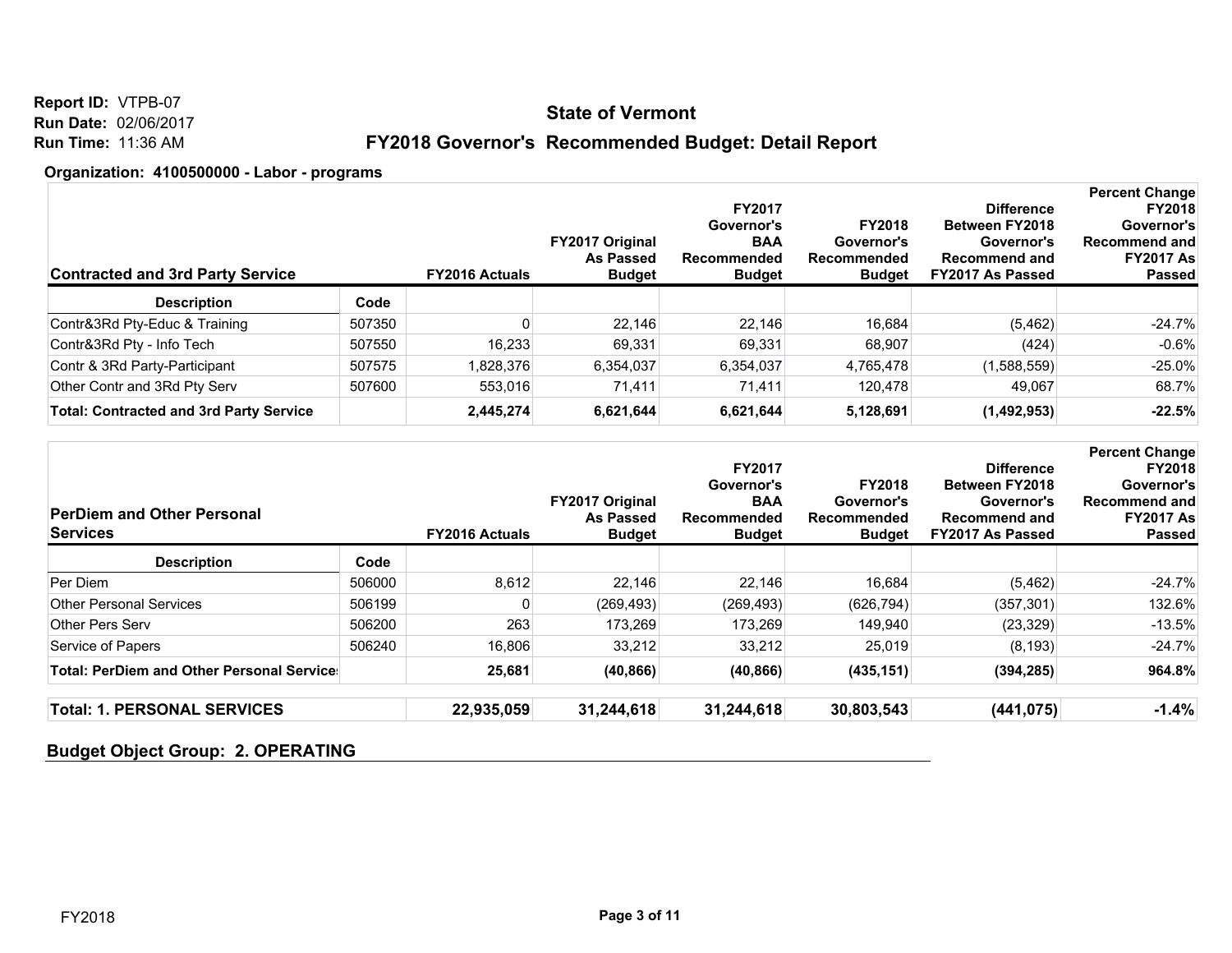**Report ID:** VTPB-07 **Run Date:** 02/06/2017 **Run Time:** 11:36 AM

## **FY2018 Governor's Recommended Budget: Detail Report**

| Equipment                        |        | <b>FY2016 Actuals</b> | FY2017 Original<br><b>As Passed</b><br><b>Budget</b> | <b>FY2017</b><br>Governor's<br><b>BAA</b><br>Recommended<br><b>Budget</b> | <b>FY2018</b><br>Governor's<br>Recommended<br><b>Budget</b> | <b>Difference</b><br><b>Between FY2018</b><br>Governor's<br><b>Recommend and</b><br>FY2017 As Passed | <b>Percent Change</b><br><b>FY2018</b><br>Governor's<br><b>Recommend and</b><br><b>FY2017 As</b><br><b>Passed</b> |
|----------------------------------|--------|-----------------------|------------------------------------------------------|---------------------------------------------------------------------------|-------------------------------------------------------------|------------------------------------------------------------------------------------------------------|-------------------------------------------------------------------------------------------------------------------|
| <b>Description</b>               | Code   |                       |                                                      |                                                                           |                                                             |                                                                                                      |                                                                                                                   |
| Hardware - Desktop & Laptop Pc   | 522216 | 30,034                | 44,286                                               | 44,286                                                                    | 33,375                                                      | (10, 911)                                                                                            | $-24.6%$                                                                                                          |
| Hw - Printers, Copiers, Scanners | 522217 | 12,015                | 496,139                                              | 496,139                                                                   | 394,682                                                     | (101, 457)                                                                                           | $-20.4%$                                                                                                          |
| Hardware - Data Network          | 522273 | 368                   |                                                      | 0                                                                         | 0                                                           |                                                                                                      | $0.0\%$                                                                                                           |
| <b>Hardware Servers</b>          | 522275 | 775                   |                                                      | 0                                                                         |                                                             |                                                                                                      | 0.0%                                                                                                              |
| Software - Server                | 522289 | 1,028                 |                                                      | 0                                                                         |                                                             |                                                                                                      | 0.0%                                                                                                              |
| Maintenance Equipment            | 522300 | 1,300                 |                                                      |                                                                           |                                                             |                                                                                                      | $0.0\%$                                                                                                           |
| Other Equipment                  | 522400 | 46                    | 11,075                                               | 11,075                                                                    | 8,352                                                       | (2, 723)                                                                                             | $-24.6%$                                                                                                          |
| Office Equipment                 | 522410 | 0                     | 11,075                                               | 11,075                                                                    | 8,352                                                       | (2,723)                                                                                              | $-24.6%$                                                                                                          |
| Safety Supplies & Equipment      | 522440 |                       | 4,430                                                | 4,430                                                                     | 3,345                                                       | (1,085)                                                                                              | $-24.5%$                                                                                                          |
| <b>Furniture &amp; Fixtures</b>  | 522700 | 23,366                | 83,316                                               | 83,316                                                                    | 96,112                                                      | 12,796                                                                                               | 15.4%                                                                                                             |
| <b>Total: Equipment</b>          |        | 68,932                | 650,321                                              | 650,321                                                                   | 544,218                                                     | (106, 103)                                                                                           | $-16.3%$                                                                                                          |
|                                  |        |                       |                                                      |                                                                           |                                                             |                                                                                                      |                                                                                                                   |

| <b>IT/Telecom Services and Equipment</b> |        | <b>FY2016 Actuals</b> | <b>FY2017 Original</b><br><b>As Passed</b><br><b>Budget</b> | <b>FY2017</b><br>Governor's<br><b>BAA</b><br>Recommended<br><b>Budget</b> | <b>FY2018</b><br>Governor's<br>Recommended<br><b>Budget</b> | <b>Difference</b><br><b>Between FY2018</b><br>Governor's<br><b>Recommend and</b><br>FY2017 As Passed | <b>Percent Change</b><br><b>FY2018</b><br>Governor's<br>Recommend and<br><b>FY2017 As</b><br><b>Passed</b> |
|------------------------------------------|--------|-----------------------|-------------------------------------------------------------|---------------------------------------------------------------------------|-------------------------------------------------------------|------------------------------------------------------------------------------------------------------|------------------------------------------------------------------------------------------------------------|
| <b>Description</b>                       | Code   |                       |                                                             |                                                                           |                                                             |                                                                                                      |                                                                                                            |
| Communications                           | 516600 | 255                   | 2,220                                                       | 2,220                                                                     | 1,658                                                       | (562)                                                                                                | $-25.3%$                                                                                                   |
| Telecom-Other Telecom Services           | 516650 | 284                   | 2.222                                                       | 2,222                                                                     | 1,661                                                       | (561)                                                                                                | $-25.2%$                                                                                                   |
| Telecom-Data Telecom Services            | 516651 |                       | 33,212                                                      | 33,212                                                                    | 25,019                                                      | (8, 193)                                                                                             | $-24.7%$                                                                                                   |
| Telecom-Wireless Phone Service           | 516659 | 37,355                |                                                             |                                                                           |                                                             |                                                                                                      | $0.0\%$                                                                                                    |
| It Intersyccost- Dii Other               | 516670 | 286,016               |                                                             |                                                                           |                                                             |                                                                                                      | $0.0\%$                                                                                                    |
| It Intsyccost-Vision/Isdassess           | 516671 | 218,115               | 228.677                                                     | 228.677                                                                   | 237.881                                                     | 9,204                                                                                                | 4.0%                                                                                                       |
| It Intsvccost- Dii - Telephone           | 516672 |                       |                                                             |                                                                           |                                                             |                                                                                                      | $0.0\%$                                                                                                    |
| Hw - Other Info Tech                     | 522200 | 135,159               | 94,383                                                      | 94,383                                                                    | 104.444                                                     | 10,061                                                                                               | 10.7%                                                                                                      |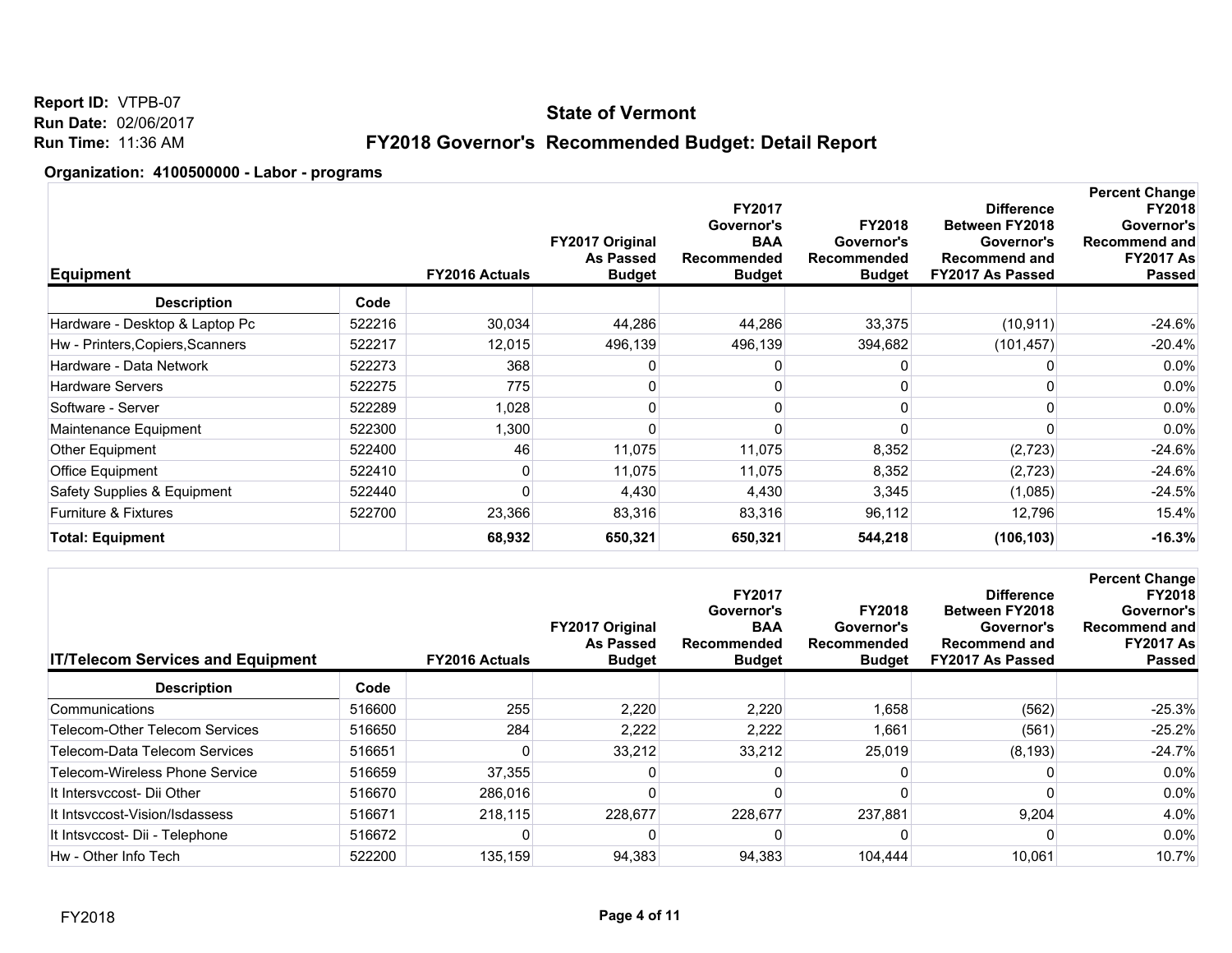**Report ID:** VTPB-07 **Run Date:** 02/06/2017 **Run Time:** 11:36 AM

## **FY2018 Governor's Recommended Budget: Detail Report**

| <b>IT/Telecom Services and Equipment</b>        |        | <b>FY2016 Actuals</b> | <b>FY2017 Original</b><br><b>As Passed</b><br><b>Budget</b> | <b>FY2017</b><br>Governor's<br><b>BAA</b><br>Recommended<br><b>Budget</b> | <b>FY2018</b><br>Governor's<br>Recommended<br><b>Budget</b> | <b>Difference</b><br><b>Between FY2018</b><br>Governor's<br><b>Recommend and</b><br>FY2017 As Passed | <b>Percent Change</b><br><b>FY2018</b><br>Governor's<br>Recommend and<br><b>FY2017 As</b><br><b>Passed</b> |
|-------------------------------------------------|--------|-----------------------|-------------------------------------------------------------|---------------------------------------------------------------------------|-------------------------------------------------------------|------------------------------------------------------------------------------------------------------|------------------------------------------------------------------------------------------------------------|
| <b>Description</b>                              | Code   |                       |                                                             |                                                                           |                                                             |                                                                                                      |                                                                                                            |
| Info Tech Purchases-Hardware                    | 522210 | 98.316                | 22.139                                                      | 22,139                                                                    | 16,668                                                      | (5, 471)                                                                                             | $-24.7%$                                                                                                   |
| Hw-Server, Mainfrme, Datastoregu                | 522214 | 36.602                | 11.075                                                      | 11,075                                                                    | 8,352                                                       | (2,723)                                                                                              | $-24.6%$                                                                                                   |
| Hw-Switches, Router, Other                      | 522215 | 2,000                 | 55,354                                                      | 55,354                                                                    | 41,708                                                      | (13, 646)                                                                                            | $-24.7%$                                                                                                   |
| Software - Other                                | 522220 | 345.283               | 794.309                                                     | 794.309                                                                   | 618.879                                                     | (175, 430)                                                                                           | $-22.1%$                                                                                                   |
| Software - Office Technology                    | 522221 | 5.637                 | 148.444                                                     | 148.444                                                                   | 141.235                                                     | (7,209)                                                                                              | $-4.9%$                                                                                                    |
| <b>Total: IT/Telecom Services and Equipment</b> |        | 1,165,021             | 1,392,035                                                   | 1,392,035                                                                 | 1,197,505                                                   | (194, 530)                                                                                           | $-14.0%$                                                                                                   |

| <b>Other Operating Expenses</b>        |        | <b>FY2016 Actuals</b> | <b>FY2017 Original</b><br><b>As Passed</b><br><b>Budget</b> | <b>FY2017</b><br>Governor's<br><b>BAA</b><br>Recommended<br>Budget | <b>FY2018</b><br>Governor's<br>Recommended<br><b>Budget</b> | <b>Difference</b><br><b>Between FY2018</b><br>Governor's<br><b>Recommend and</b><br><b>FY2017 As Passed</b> | <b>Percent Change</b><br><b>FY2018</b><br>Governor's<br><b>Recommend and</b><br><b>FY2017 As</b><br><b>Passed</b> |
|----------------------------------------|--------|-----------------------|-------------------------------------------------------------|--------------------------------------------------------------------|-------------------------------------------------------------|-------------------------------------------------------------------------------------------------------------|-------------------------------------------------------------------------------------------------------------------|
| <b>Description</b>                     | Code   |                       |                                                             |                                                                    |                                                             |                                                                                                             |                                                                                                                   |
| <b>Other Operating Expense</b>         | 523199 |                       | 48.813                                                      | 48,813                                                             | 72.696                                                      | 23,883                                                                                                      | 48.9%                                                                                                             |
| Supp of Pers In State Custody          | 523300 |                       | 208                                                         | 208                                                                | 165                                                         | (43)                                                                                                        | $-20.7%$                                                                                                          |
| Single Audit Allocation                | 523620 | 91,840                | 304,667                                                     | 304,667                                                            | 229,521                                                     | (75, 146)                                                                                                   | $-24.7%$                                                                                                          |
| <b>Bank Service Charges</b>            | 524000 | 1,611                 | 1,108                                                       | 1,108                                                              | 839                                                         | (269)                                                                                                       | $-24.3%$                                                                                                          |
| <b>Total: Other Operating Expenses</b> |        | 93,451                | 354,796                                                     | 354,796                                                            | 303,221                                                     | (51, 575)                                                                                                   | $-14.5%$                                                                                                          |

| <b>Other Purchased Services</b> |        | <b>FY2016 Actuals</b> | <b>FY2017 Original</b><br><b>As Passed</b><br><b>Budget</b> | <b>FY2017</b><br>Governor's<br><b>BAA</b><br>Recommended<br><b>Budget</b> | <b>FY2018</b><br>Governor's<br>Recommended<br><b>Budget</b> | <b>Difference</b><br><b>Between FY2018</b><br>Governor's<br><b>Recommend and</b><br>FY2017 As Passed | <b>Percent Change</b><br><b>FY2018</b><br>Governor's<br><b>Recommend and</b><br><b>FY2017 As</b><br><b>Passed</b> |
|---------------------------------|--------|-----------------------|-------------------------------------------------------------|---------------------------------------------------------------------------|-------------------------------------------------------------|------------------------------------------------------------------------------------------------------|-------------------------------------------------------------------------------------------------------------------|
| <b>Description</b>              | Code   |                       |                                                             |                                                                           |                                                             |                                                                                                      |                                                                                                                   |
| Insurance Other Than Empl Bene  | 516000 | (65, 312)             | 234,974                                                     | 234,974                                                                   | 130,997                                                     | (103, 977)                                                                                           | $-44.3%$                                                                                                          |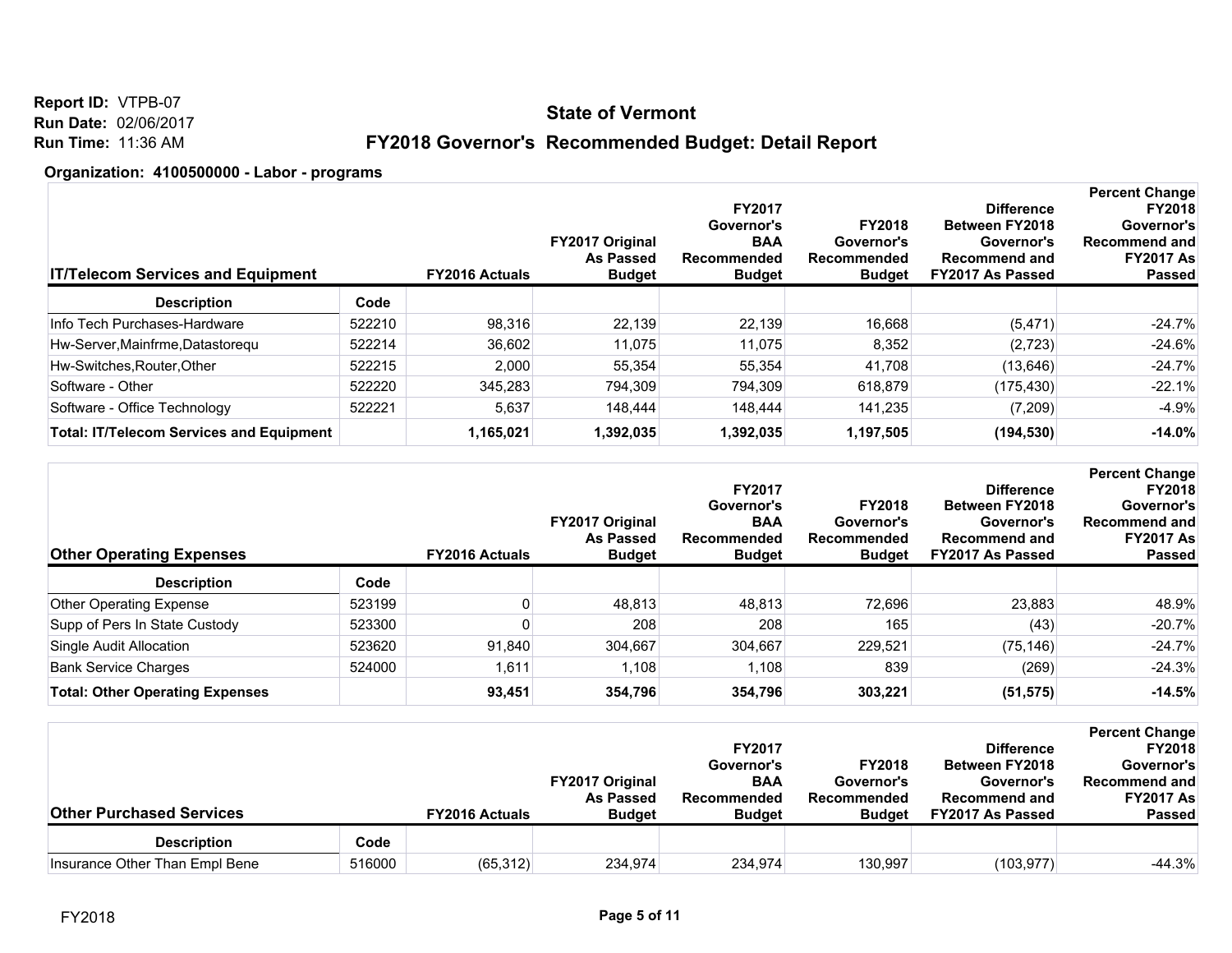**Report ID:** VTPB-07 **Run Date:** 02/06/2017 **Run Time:** 11:36 AM

## **FY2018 Governor's Recommended Budget: Detail Report**

| <b>Other Purchased Services</b>        |        | <b>FY2016 Actuals</b> | FY2017 Original<br><b>As Passed</b><br><b>Budget</b> | FY2017<br>Governor's<br><b>BAA</b><br>Recommended<br><b>Budget</b> | <b>FY2018</b><br>Governor's<br>Recommended<br><b>Budget</b> | <b>Difference</b><br><b>Between FY2018</b><br>Governor's<br>Recommend and<br>FY2017 As Passed | <b>Percent Change</b><br><b>FY2018</b><br>Governor's<br><b>Recommend and</b><br><b>FY2017 As</b><br><b>Passed</b> |
|----------------------------------------|--------|-----------------------|------------------------------------------------------|--------------------------------------------------------------------|-------------------------------------------------------------|-----------------------------------------------------------------------------------------------|-------------------------------------------------------------------------------------------------------------------|
| <b>Description</b>                     | Code   |                       |                                                      |                                                                    |                                                             |                                                                                               |                                                                                                                   |
| Insurance - General Liability          | 516010 | 0                     | 161,558                                              | 161,558                                                            | 48,106                                                      | (113, 452)                                                                                    | $-70.2%$                                                                                                          |
| Insurance - Auto                       | 516020 | 0                     | 1,134                                                | 1,134                                                              | 397                                                         | (737)                                                                                         | $-65.0%$                                                                                                          |
| Property Insurance                     | 516099 | $\Omega$              | 132,473                                              | 132,473                                                            | 46,427                                                      | (86,046)                                                                                      | $-65.0%$                                                                                                          |
| Dues                                   | 516500 | 10,870                | 22,146                                               | 22,146                                                             | 16,684                                                      | (5, 462)                                                                                      | $-24.7%$                                                                                                          |
| Licenses                               | 516550 | 587                   | 2,220                                                | 2,220                                                              | 1,658                                                       | (562)                                                                                         | $-25.3%$                                                                                                          |
| <b>Telecom-Telephone Services</b>      | 516652 | 268,570               | 354,057                                              | 354,057                                                            | 436,305                                                     | 82,248                                                                                        | 23.2%                                                                                                             |
| It Int Svc Dii Allocated Fee           | 516685 | 0                     | 299,977                                              | 299,977                                                            | 336,564                                                     | 36,587                                                                                        | 12.2%                                                                                                             |
| Advertising-Radio                      | 516812 | $\Omega$              | 2,220                                                | 2,220                                                              | 1,658                                                       | (562)                                                                                         | $-25.3%$                                                                                                          |
| Advertising-Print                      | 516813 | 36,412                | 66,427                                               | 66,427                                                             | 50,040                                                      | (16, 387)                                                                                     | $-24.7%$                                                                                                          |
| Trade Shows & Events                   | 516870 | 495                   | 22,146                                               | 22,146                                                             | 16,684                                                      | (5,462)                                                                                       | $-24.7%$                                                                                                          |
| Printing and Binding                   | 517000 | 16,704                | 88,570                                               | 88,570                                                             | 66,733                                                      | (21, 837)                                                                                     | $-24.7%$                                                                                                          |
| Process&Printg Films, Microfilm        | 517050 | 0                     | 2,220                                                | 2,220                                                              | 1.660                                                       | (560)                                                                                         | $-25.2%$                                                                                                          |
| Registration For Meetings&Conf         | 517100 | 29,796                | 44,283                                               | 44,283                                                             | 33,370                                                      | (10, 913)                                                                                     | $-24.6%$                                                                                                          |
| Training - Info Tech                   | 517110 | 0                     | 2,220                                                | 2,220                                                              | 1,658                                                       | (562)                                                                                         | $-25.3%$                                                                                                          |
| Postage                                | 517200 | 287,855               | 1,379,617                                            | 1,379,617                                                          | 1,078,319                                                   | (301, 298)                                                                                    | $-21.8%$                                                                                                          |
| Freight & Express Mail                 | 517300 | 5,621                 | 22,143                                               | 22,143                                                             | 16,680                                                      | (5, 463)                                                                                      | $-24.7%$                                                                                                          |
| Instate Conf, Meetings, Etc            | 517400 | 540                   | 0                                                    | <sup>0</sup>                                                       | 0                                                           | 0                                                                                             | 0.0%                                                                                                              |
| Outside Conf, Meetings, Etc.           | 517500 | 530                   | 0                                                    | ∩                                                                  | 0                                                           | 0                                                                                             | 0.0%                                                                                                              |
| <b>Other Purchased Services</b>        | 519000 | 292,435               | 39,149                                               | 39.149                                                             | 76,169                                                      | 37,020                                                                                        | 94.6%                                                                                                             |
| <b>Human Resources Services</b>        | 519006 | 151,686               | 193,543                                              | 193,543                                                            | 199,707                                                     | 6,164                                                                                         | 3.2%                                                                                                              |
| Moving State Agencies                  | 519040 | 0                     | 4,428                                                | 4,428                                                              | 3,334                                                       | (1,094)                                                                                       | $-24.7%$                                                                                                          |
| <b>Environmental Lab Services</b>      | 519110 | $\Omega$              | 2,210                                                | 2,210                                                              | 1,662                                                       | (548)                                                                                         | $-24.8%$                                                                                                          |
| <b>Total: Other Purchased Services</b> |        | 1,036,788             | 3,077,715                                            | 3,077,715                                                          | 2,564,812                                                   | (512, 903)                                                                                    | $-16.7%$                                                                                                          |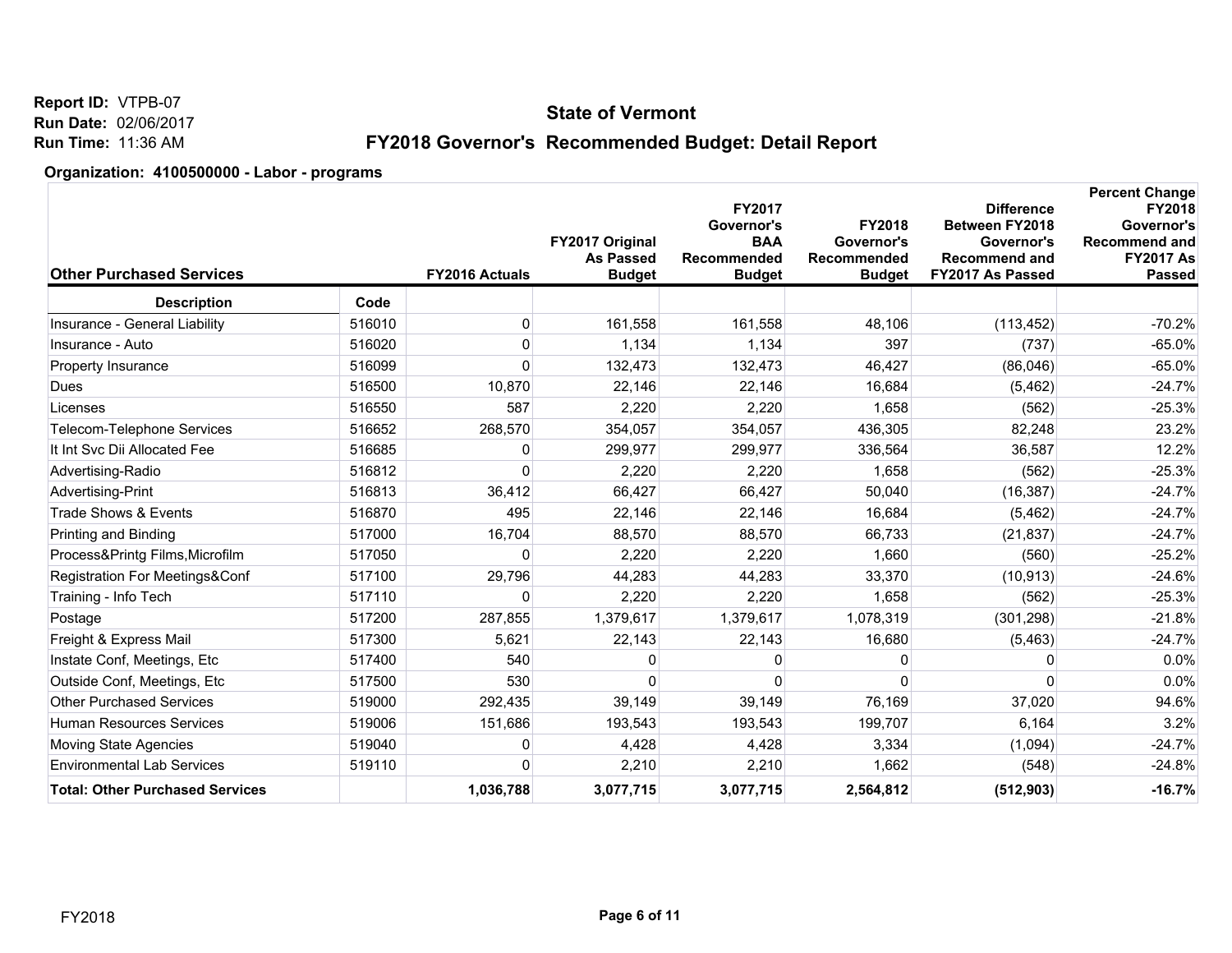**Report ID:** VTPB-07 **Run Date:** 02/06/2017 **Run Time:** 11:36 AM

## **FY2018 Governor's Recommended Budget: Detail Report**

| <b>Property and Maintenance</b>        |        | FY2016 Actuals | FY2017 Original<br><b>As Passed</b><br><b>Budget</b> | FY2017<br>Governor's<br><b>BAA</b><br>Recommended<br><b>Budget</b> | <b>FY2018</b><br>Governor's<br>Recommended<br><b>Budget</b> | <b>Difference</b><br><b>Between FY2018</b><br>Governor's<br><b>Recommend and</b><br>FY2017 As Passed | <b>Percent Change</b><br><b>FY2018</b><br>Governor's<br><b>Recommend and</b><br><b>FY2017 As</b><br><b>Passed</b> |
|----------------------------------------|--------|----------------|------------------------------------------------------|--------------------------------------------------------------------|-------------------------------------------------------------|------------------------------------------------------------------------------------------------------|-------------------------------------------------------------------------------------------------------------------|
| <b>Description</b>                     | Code   |                |                                                      |                                                                    |                                                             |                                                                                                      |                                                                                                                   |
| Water/Sewer                            | 510000 | 15,685         | 33,212                                               | 33,212                                                             | 25,019                                                      | (8, 193)                                                                                             | $-24.7%$                                                                                                          |
| Disposal                               | 510200 | 2,192          | 11,075                                               | 11,075                                                             | 8,352                                                       | (2,723)                                                                                              | $-24.6%$                                                                                                          |
| Rubbish Removal                        | 510210 | 1,231          |                                                      |                                                                    |                                                             | 0                                                                                                    | 0.0%                                                                                                              |
| Snow Removal                           | 510300 | 0              | 4,430                                                | 4,430                                                              | 3,345                                                       | (1,085)                                                                                              | $-24.5%$                                                                                                          |
| Custodial                              | 510400 | 46,880         | 50,104                                               | 50,104                                                             | 71,090                                                      | 20,986                                                                                               | 41.9%                                                                                                             |
| <b>Other Property Mgmt Services</b>    | 510500 | 1,130          | 2,222                                                | 2,222                                                              | 1,664                                                       | (558)                                                                                                | $-25.1%$                                                                                                          |
| Repair & Maint - Buildings             | 512000 | 131,431        | 212,545                                              | 212,545                                                            | 169,619                                                     | (42, 926)                                                                                            | $-20.2%$                                                                                                          |
| Plumbing & Heating Systems             | 512010 | 0              | 11,075                                               | 11,075                                                             | 8,352                                                       | (2,723)                                                                                              | $-24.6%$                                                                                                          |
| Rep & Maint - Motor Vehicles           | 512300 | 843            | 11,075                                               | 11,075                                                             | 8,362                                                       | (2,713)                                                                                              | $-24.5%$                                                                                                          |
| Rep&Maint-Grds & Constr Equip          | 512400 | 11,640         | 44,198                                               | 44,198                                                             | 33,344                                                      | (10, 854)                                                                                            | $-24.6%$                                                                                                          |
| Rep&Maint-Info Tech Hardware           | 513000 | 222,369        | 250,498                                              | 250,498                                                            | 355,398                                                     | 104,900                                                                                              | 41.9%                                                                                                             |
| Repair & Maint - Office Tech           | 513010 | $\Omega$       | 2,220                                                | 2,220                                                              | 1,658                                                       | (562)                                                                                                | $-25.3%$                                                                                                          |
| Other Repair & Maint Serv              | 513200 | 27,724         | 8,851                                                | 8,851                                                              | 6,667                                                       | (2, 184)                                                                                             | $-24.7%$                                                                                                          |
| <b>Total: Property and Maintenance</b> |        | 461,126        | 641,505                                              | 641,505                                                            | 692,870                                                     | 51,365                                                                                               | 8.0%                                                                                                              |
|                                        |        |                |                                                      |                                                                    |                                                             |                                                                                                      |                                                                                                                   |

| <b>Rental Other</b>            |        | <b>FY2016 Actuals</b> | <b>FY2017 Original</b><br><b>As Passed</b><br><b>Budget</b> | <b>FY2017</b><br>Governor's<br><b>BAA</b><br>Recommended<br><b>Budget</b> | <b>FY2018</b><br>Governor's<br>Recommended<br><b>Budget</b> | <b>Difference</b><br><b>Between FY2018</b><br>Governor's<br>Recommend and<br>FY2017 As Passed | <b>Percent Change</b><br><b>FY2018</b><br>Governor's<br><b>Recommend and</b><br><b>FY2017 As</b><br><b>Passed</b> |
|--------------------------------|--------|-----------------------|-------------------------------------------------------------|---------------------------------------------------------------------------|-------------------------------------------------------------|-----------------------------------------------------------------------------------------------|-------------------------------------------------------------------------------------------------------------------|
| <b>Description</b>             | Code   |                       |                                                             |                                                                           |                                                             |                                                                                               |                                                                                                                   |
| Rental of Equipment & Vehicles | 514500 | 4,256                 | 22.146                                                      | 22.146                                                                    | 16,684                                                      | (5, 462)                                                                                      | $-24.7%$                                                                                                          |
| Rental - Office Equipment      | 514650 | 408                   |                                                             | 0                                                                         |                                                             |                                                                                               | $0.0\%$                                                                                                           |
| Rental - Other                 | 515000 | 5,557                 | 26,565                                                      | 26,565                                                                    | 20,004                                                      | (6, 561)                                                                                      | $-24.7%$                                                                                                          |
| <b>Total: Rental Other</b>     |        | 10.221                | 48,711                                                      | 48,711                                                                    | 36,688                                                      | (12, 023)                                                                                     | $-24.7%$                                                                                                          |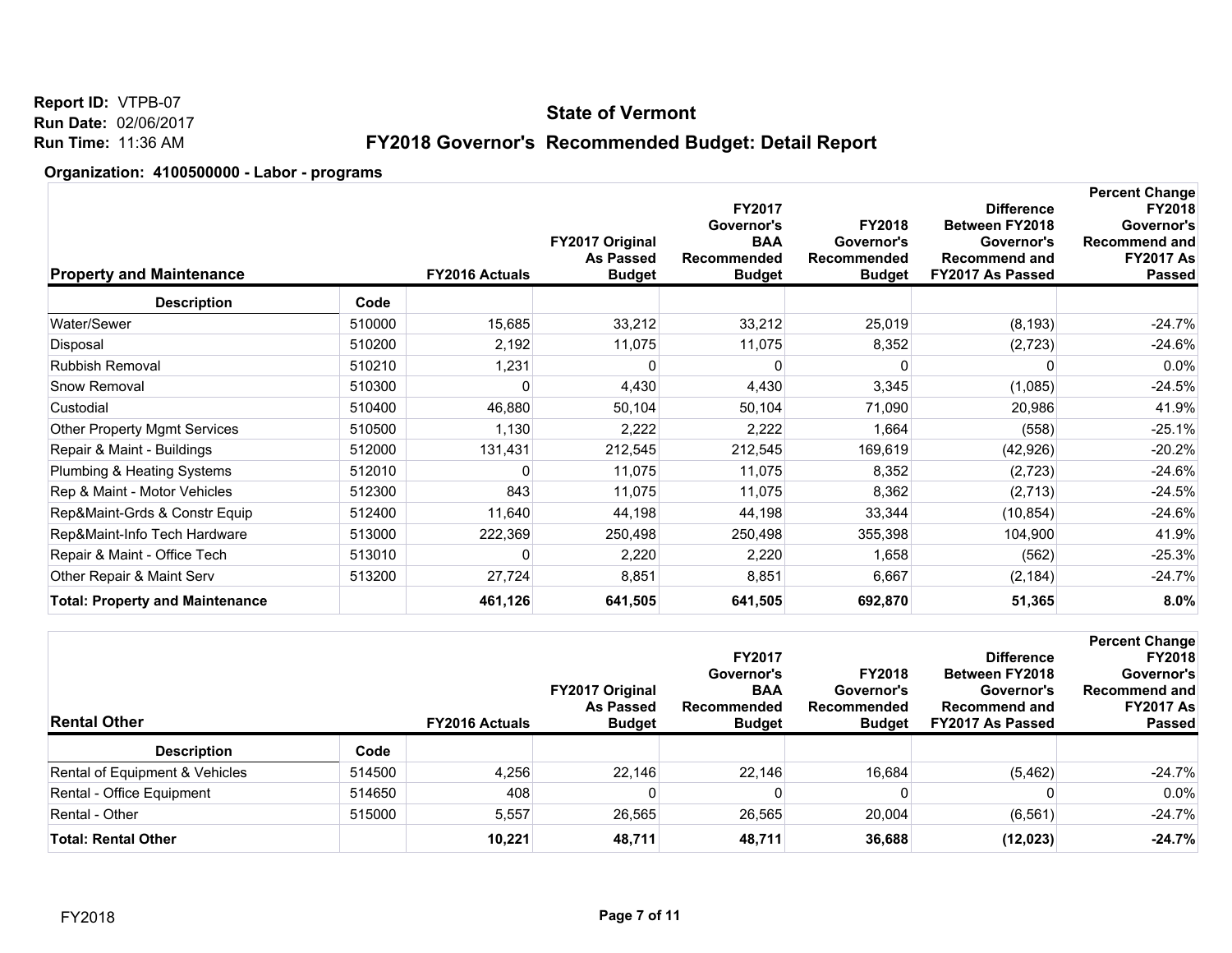**Report ID:** VTPB-07 **Run Date:** 02/06/2017 **Run Time:** 11:36 AM

## **FY2018 Governor's Recommended Budget: Detail Report**

| <b>Rental Property</b>         |        | <b>FY2016 Actuals</b> | <b>FY2017 Original</b><br><b>As Passed</b><br><b>Budget</b> | <b>FY2017</b><br>Governor's<br><b>BAA</b><br>Recommended<br><b>Budget</b> | <b>FY2018</b><br>Governor's<br>Recommended<br><b>Budget</b> | <b>Difference</b><br><b>Between FY2018</b><br>Governor's<br><b>Recommend and</b><br>FY2017 As Passed | <b>Percent Change</b><br><b>FY2018</b><br>Governor's<br>Recommend and<br><b>FY2017 As</b><br><b>Passed</b> |
|--------------------------------|--------|-----------------------|-------------------------------------------------------------|---------------------------------------------------------------------------|-------------------------------------------------------------|------------------------------------------------------------------------------------------------------|------------------------------------------------------------------------------------------------------------|
| <b>Description</b>             | Code   |                       |                                                             |                                                                           |                                                             |                                                                                                      |                                                                                                            |
| Rent Land & Bldgs-Office Space | 514000 | 712,415               | 1,609,799                                                   | 1,609,799                                                                 | 1,233,234                                                   | (376, 565)                                                                                           | $-23.4%$                                                                                                   |
| Rent Land&Bldgs-Non-Office     | 514010 | 5,371                 | 22.146                                                      | 22.146                                                                    | 16,684                                                      | (5, 462)                                                                                             | $-24.7%$                                                                                                   |
| Fee-For-Space Charge           | 515010 |                       | 207,772                                                     | 207,772                                                                   | 194,347                                                     | (13, 425)                                                                                            | $-6.5%$                                                                                                    |
| <b>Total: Rental Property</b>  |        | 717,785               | 1,839,717                                                   | 1,839,717                                                                 | 1,444,265                                                   | (395, 452)                                                                                           | $-21.5%$                                                                                                   |

| <b>Supplies</b>                      |        | <b>FY2016 Actuals</b> | FY2017 Original<br><b>As Passed</b><br><b>Budget</b> | FY2017<br>Governor's<br><b>BAA</b><br>Recommended<br><b>Budget</b> | <b>FY2018</b><br>Governor's<br>Recommended<br><b>Budget</b> | <b>Difference</b><br><b>Between FY2018</b><br>Governor's<br><b>Recommend and</b><br>FY2017 As Passed | <b>Percent Change</b><br>FY2018<br>Governor's<br><b>Recommend and</b><br><b>FY2017 As</b><br><b>Passed</b> |
|--------------------------------------|--------|-----------------------|------------------------------------------------------|--------------------------------------------------------------------|-------------------------------------------------------------|------------------------------------------------------------------------------------------------------|------------------------------------------------------------------------------------------------------------|
| <b>Description</b>                   | Code   |                       |                                                      |                                                                    |                                                             |                                                                                                      |                                                                                                            |
| Office Supplies                      | 520000 | 214,411               | 304,907                                              | 304,907                                                            | 329,880                                                     | 24,973                                                                                               | 8.2%                                                                                                       |
| Vehicle & Equip Supplies&Fuel        | 520100 | 2,609                 | 11,072                                               | 11,072                                                             | 8,347                                                       | (2, 725)                                                                                             | $-24.6%$                                                                                                   |
| Gasoline                             | 520110 | 346                   | 4,435                                                | 4,435                                                              | 3,343                                                       | (1,092)                                                                                              | $-24.6%$                                                                                                   |
| Diesel                               | 520120 | 0                     | 2,210                                                | 2,210                                                              | 1,662                                                       | (548)                                                                                                | $-24.8%$                                                                                                   |
| <b>Building Maintenance Supplies</b> | 520200 | 4,567                 | 44,284                                               | 44,284                                                             | 33,368                                                      | (10, 916)                                                                                            | $-24.6%$                                                                                                   |
| <b>Other General Supplies</b>        | 520500 | 64,678                | 22,143                                               | 22,143                                                             | 16,672                                                      | (5, 471)                                                                                             | $-24.7%$                                                                                                   |
| It & Data Processing Supplies        | 520510 | 2,074                 | 55,359                                               | 55,359                                                             | 41,704                                                      | (13, 655)                                                                                            | $-24.7%$                                                                                                   |
| Cloth & Clothing                     | 520520 | 233                   | 0                                                    | O                                                                  |                                                             |                                                                                                      | 0.0%                                                                                                       |
| Work Boots & Shoes                   | 520521 | 630                   |                                                      | O                                                                  | 0                                                           |                                                                                                      | 0.0%                                                                                                       |
| <b>Photo Supplies</b>                | 520560 | 791                   | 2,210                                                | 2,210                                                              | 1,669                                                       | (541)                                                                                                | $-24.5%$                                                                                                   |
| Fire, Protection & Safety            | 520590 | O                     | 1,116                                                | 1,116                                                              | 867                                                         | (249)                                                                                                | $-22.3%$                                                                                                   |
| Food                                 | 520700 | 447                   | 5,544                                                | 5,544                                                              | 4,175                                                       | (1,369)                                                                                              | $-24.7%$                                                                                                   |
| <b>Natural Gas</b>                   | 521000 | 9,511                 | 22,142                                               | 22,142                                                             | 16,680                                                      | (5, 462)                                                                                             | $-24.7%$                                                                                                   |
| Electricity                          | 521100 | 101,551               | 268,305                                              | 268,305                                                            | 205,549                                                     | (62, 756)                                                                                            | $-23.4%$                                                                                                   |
| Heating Oil #2                       | 521220 | 18,776                | 107,319                                              | 107,319                                                            | 82,218                                                      | (25, 101)                                                                                            | $-23.4%$                                                                                                   |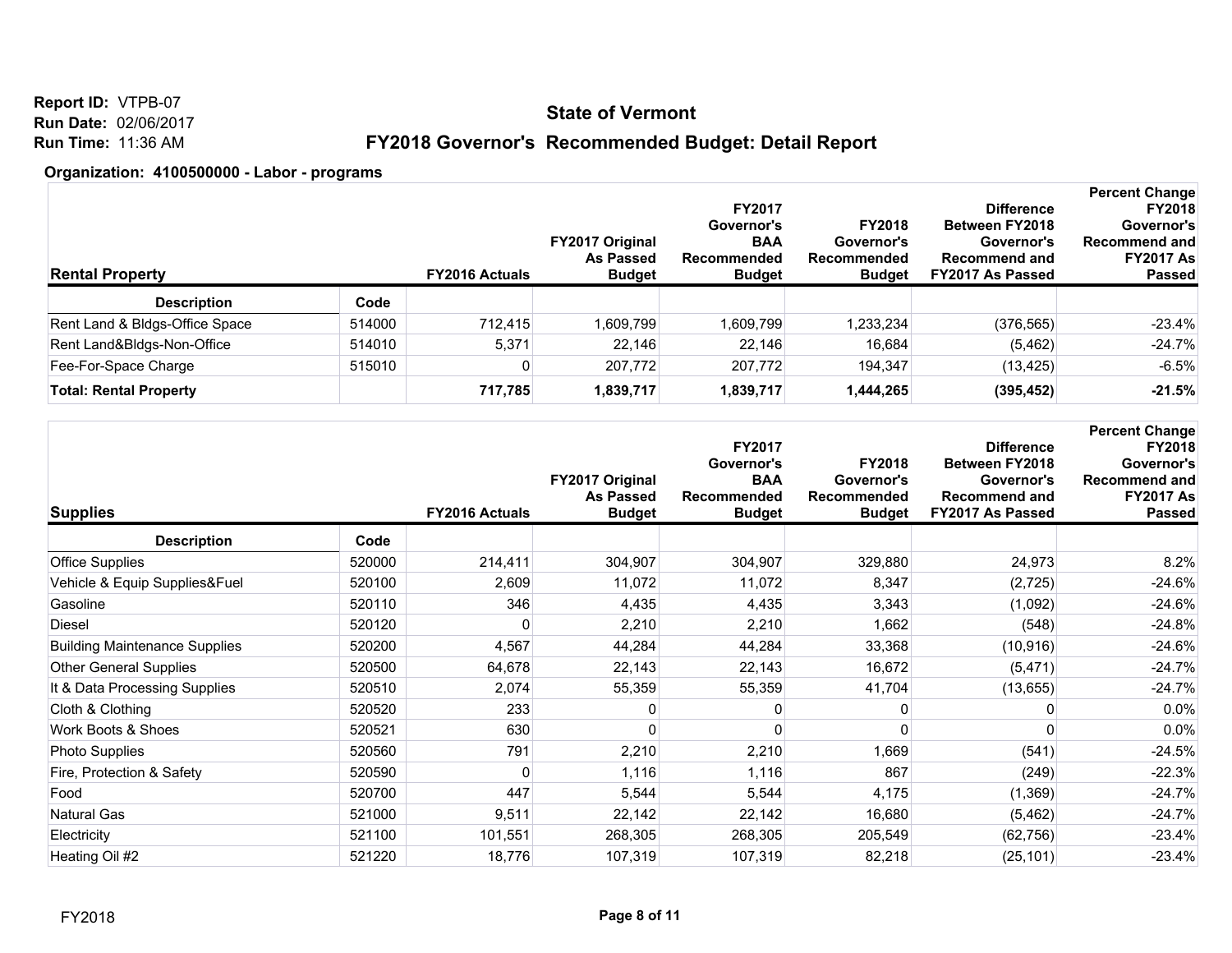**Report ID:** VTPB-07 **Run Date:** 02/06/2017 **Run Time:** 11:36 AM

## **FY2018 Governor's Recommended Budget: Detail Report**

| <b>Supplies</b>                |        | <b>FY2016 Actuals</b> | <b>FY2017 Original</b><br><b>As Passed</b><br><b>Budget</b> | <b>FY2017</b><br>Governor's<br><b>BAA</b><br>Recommended<br><b>Budget</b> | <b>FY2018</b><br>Governor's<br>Recommended<br><b>Budget</b> | <b>Difference</b><br><b>Between FY2018</b><br>Governor's<br><b>Recommend and</b><br>FY2017 As Passed | <b>Percent Change</b><br><b>FY2018</b><br>Governor's<br>Recommend and<br><b>FY2017 As</b><br><b>Passed</b> |
|--------------------------------|--------|-----------------------|-------------------------------------------------------------|---------------------------------------------------------------------------|-------------------------------------------------------------|------------------------------------------------------------------------------------------------------|------------------------------------------------------------------------------------------------------------|
| <b>Description</b>             | Code   |                       |                                                             |                                                                           |                                                             |                                                                                                      |                                                                                                            |
| Propane Gas                    | 521320 | 104                   | 4,433                                                       | 4,433                                                                     | 3,353                                                       | (1,080)                                                                                              | $-24.4%$                                                                                                   |
| Books&Periodicals-Library/Educ | 521500 | 9,802                 | 22,142                                                      | 22.142                                                                    | 16.522                                                      | (5,620)                                                                                              | $-25.4%$                                                                                                   |
| Subscriptions                  | 521510 | 13,160                | 44,282                                                      | 44.282                                                                    | 33,371                                                      | (10, 911)                                                                                            | $-24.6%$                                                                                                   |
| Other Books & Periodicals      | 521520 | 3,236                 | 44,282                                                      | 44,282                                                                    | 33,371                                                      | (10, 911)                                                                                            | $-24.6%$                                                                                                   |
| Household, Facility&Lab Suppl  | 521800 | 151                   |                                                             | 0                                                                         |                                                             |                                                                                                      | $0.0\%$                                                                                                    |
| <b>Total: Supplies</b>         |        | 447,077               | 966,185                                                     | 966,185                                                                   | 832,751                                                     | (133, 434)                                                                                           | $-13.8%$                                                                                                   |

| Travel                         |        | FY2016 Actuals | FY2017 Original<br><b>As Passed</b><br><b>Budget</b> | FY2017<br>Governor's<br><b>BAA</b><br>Recommended<br><b>Budget</b> | <b>FY2018</b><br>Governor's<br>Recommended<br><b>Budget</b> | <b>Difference</b><br>Between FY2018<br>Governor's<br><b>Recommend and</b><br>FY2017 As Passed | <b>Percent Change</b><br><b>FY2018</b><br>Governor's<br><b>Recommend and</b><br><b>FY2017 As</b><br><b>Passed</b> |
|--------------------------------|--------|----------------|------------------------------------------------------|--------------------------------------------------------------------|-------------------------------------------------------------|-----------------------------------------------------------------------------------------------|-------------------------------------------------------------------------------------------------------------------|
| <b>Description</b>             | Code   |                |                                                      |                                                                    |                                                             |                                                                                               |                                                                                                                   |
| Travel-Inst-Auto Mileage-Emp   | 518000 | 264,808        | 543,888                                              | 543,888                                                            | 422,018                                                     | (121, 870)                                                                                    | $-22.4%$                                                                                                          |
| Travel-Inst-Other Transp-Emp   | 518010 | 563            | 2,207                                                | 2,207                                                              | 1,656                                                       | (551)                                                                                         | $-25.0%$                                                                                                          |
| Travel-Inst-Meals-Emp          | 518020 | 639            | 2,207                                                | 2,207                                                              | 1,656                                                       | (551)                                                                                         | $-25.0%$                                                                                                          |
| Travel-Inst-Lodging-Emp        | 518030 | 1,963          | 6,647                                                | 6,647                                                              | 5,010                                                       | (1,637)                                                                                       | $-24.6%$                                                                                                          |
| Travel-Inst-Incidentals-Emp    | 518040 | 3,132          | 4,433                                                | 4,433                                                              | 3,343                                                       | (1,090)                                                                                       | $-24.6%$                                                                                                          |
| Travl-Inst-Auto Mileage-Nonemp | 518300 | 4,056          | 2,207                                                | 2,207                                                              | 1,656                                                       | (551)                                                                                         | $-25.0%$                                                                                                          |
| Travel-Inst-Meals-Nonemp       | 518320 | 217            |                                                      | n                                                                  | $\Omega$                                                    |                                                                                               | 0.0%                                                                                                              |
| Travel-Inst-Incidentals-Nonemp | 518340 |                | 1,108                                                | 1,108                                                              | 839                                                         | (269)                                                                                         | $-24.3%$                                                                                                          |
| Travel-Outst-Auto Mileage-Emp  | 518500 | 2,086          | 6,647                                                | 6,647                                                              | 5,010                                                       | (1,637)                                                                                       | $-24.6%$                                                                                                          |
| Travel-Outst-Other Trans-Emp   | 518510 | 35,855         | 44,283                                               | 44,283                                                             | 33,370                                                      | (10, 913)                                                                                     | $-24.6%$                                                                                                          |
| Travel-Outst-Meals-Emp         | 518520 | 9,232          | 22,143                                               | 22,143                                                             | 16,680                                                      | (5, 463)                                                                                      | $-24.7%$                                                                                                          |
| Travel-Outst-Lodging-Emp       | 518530 | 58,047         | 88,570                                               | 88,570                                                             | 66,733                                                      | (21, 837)                                                                                     | $-24.7%$                                                                                                          |
| Travel-Outst-Incidentals-Emp   | 518540 | 2,760          | 6,647                                                | 6,647                                                              | 5,010                                                       | (1,637)                                                                                       | $-24.6%$                                                                                                          |
|                                |        |                |                                                      |                                                                    |                                                             |                                                                                               |                                                                                                                   |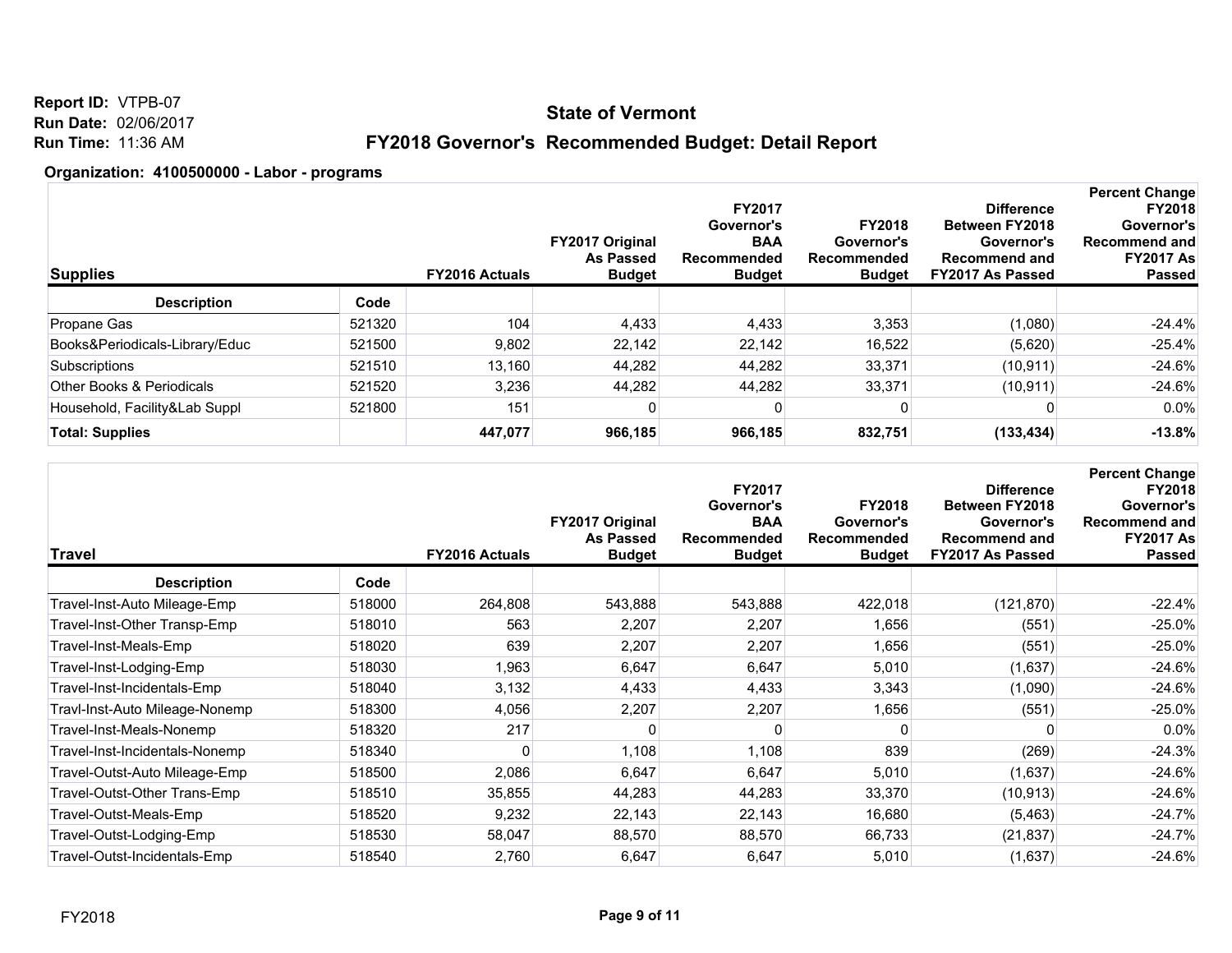**Report ID:** VTPB-07 **Run Date:** 02/06/2017 **Run Time:** 11:36 AM

## **FY2018 Governor's Recommended Budget: Detail Report**

#### **Organization: 4100500000 - Labor - programs**

| <b>Travel</b>                 |        | <b>FY2016 Actuals</b> | FY2017 Original<br>As Passed<br><b>Budget</b> | FY2017<br>Governor's<br><b>BAA</b><br>Recommended<br><b>Budget</b> | <b>FY2018</b><br>Governor's<br>Recommended<br><b>Budget</b> | <b>Difference</b><br><b>Between FY2018</b><br>Governor's<br><b>Recommend and</b><br><b>FY2017 As Passed</b> | <b>Percent Change</b><br><b>FY2018</b><br>Governor's<br>Recommend and<br><b>FY2017 As</b><br>Passed |
|-------------------------------|--------|-----------------------|-----------------------------------------------|--------------------------------------------------------------------|-------------------------------------------------------------|-------------------------------------------------------------------------------------------------------------|-----------------------------------------------------------------------------------------------------|
| <b>Description</b>            | Code   |                       |                                               |                                                                    |                                                             |                                                                                                             |                                                                                                     |
| Conference Outstate - Emp     | 518550 |                       | 4,434                                         | 4,434                                                              | 3,340                                                       | (1,094)                                                                                                     | $-24.7%$                                                                                            |
| Trav-Outst-Automileage-Nonemp | 518700 |                       | 2,210                                         | 2,210                                                              | 1,662                                                       | (548)                                                                                                       | $-24.8%$                                                                                            |
| Travel-Outst-Meals-Nonemp     | 518720 |                       | 1,108                                         | 1,108                                                              | 839                                                         | (269)                                                                                                       | $-24.3%$                                                                                            |
| Travel-Outst-Lodging-Nonemp   | 518730 |                       | 2,210                                         | 2,210                                                              | 1,662                                                       | (548)                                                                                                       | $-24.8%$                                                                                            |
| Trvl-Outst-Incidentals-Nonemp | 518740 |                       | 11,073                                        | 11,073                                                             | 8,345                                                       | (2,728)                                                                                                     | $-24.6%$                                                                                            |
| <b>Total: Travel</b>          |        | 383,358               | 752.022                                       | 752,022                                                            | 578,829                                                     | (173, 193)                                                                                                  | $-23.0%$                                                                                            |
| <b>Total: 2. OPERATING</b>    |        | 4,383,759             | 9,723,007                                     | 9,723,007                                                          | 8,195,159                                                   | (1,527,848)                                                                                                 | $-15.7%$                                                                                            |

### **Budget Object Group: 3. GRANTS**

| <b>Grants Rollup</b>                  |        | <b>FY2016 Actuals</b> | FY2017 Original<br><b>As Passed</b><br><b>Budget</b> | <b>FY2017</b><br>Governor's<br><b>BAA</b><br>Recommended<br><b>Budget</b> | <b>FY2018</b><br>Governor's<br>Recommended<br><b>Budget</b> | <b>Difference</b><br><b>Between FY2018</b><br>Governor's<br><b>Recommend and</b><br>FY2017 As Passed | <b>Percent Change</b><br><b>FY2018</b><br>Governor's<br><b>Recommend and</b><br><b>FY2017 As</b><br><b>Passed</b> |
|---------------------------------------|--------|-----------------------|------------------------------------------------------|---------------------------------------------------------------------------|-------------------------------------------------------------|------------------------------------------------------------------------------------------------------|-------------------------------------------------------------------------------------------------------------------|
| <b>Description</b>                    | Code   |                       |                                                      |                                                                           |                                                             |                                                                                                      |                                                                                                                   |
| <b>Other Grants</b>                   | 550500 | 1,747,887             | 225,000                                              | 225,000                                                                   | 1,500,000                                                   | 1,275,000                                                                                            | 566.7%                                                                                                            |
| Wia - Workforce Investment            | 550605 |                       |                                                      |                                                                           |                                                             |                                                                                                      | $0.0\%$                                                                                                           |
| <b>HRIC - Human Resources Council</b> | 550607 |                       |                                                      |                                                                           |                                                             |                                                                                                      | 0.0%                                                                                                              |
| Apprenticeship                        | 550609 |                       |                                                      |                                                                           |                                                             |                                                                                                      | $0.0\%$                                                                                                           |
| Wetf (Wet Fund)                       | 550610 |                       |                                                      |                                                                           |                                                             |                                                                                                      | $0.0\%$                                                                                                           |
| Other Direct Grant Expense            | 552990 |                       |                                                      |                                                                           |                                                             |                                                                                                      | $0.0\%$                                                                                                           |
| Ahs Cost Allocation Exp. Acct.        | 799090 | (91, 419)             |                                                      |                                                                           |                                                             |                                                                                                      | $0.0\%$                                                                                                           |
| <b>Total: Grants Rollup</b>           |        | 1,656,468             | 225,000                                              | 225,000                                                                   | 1,500,000                                                   | 1,275,000                                                                                            | 566.7%                                                                                                            |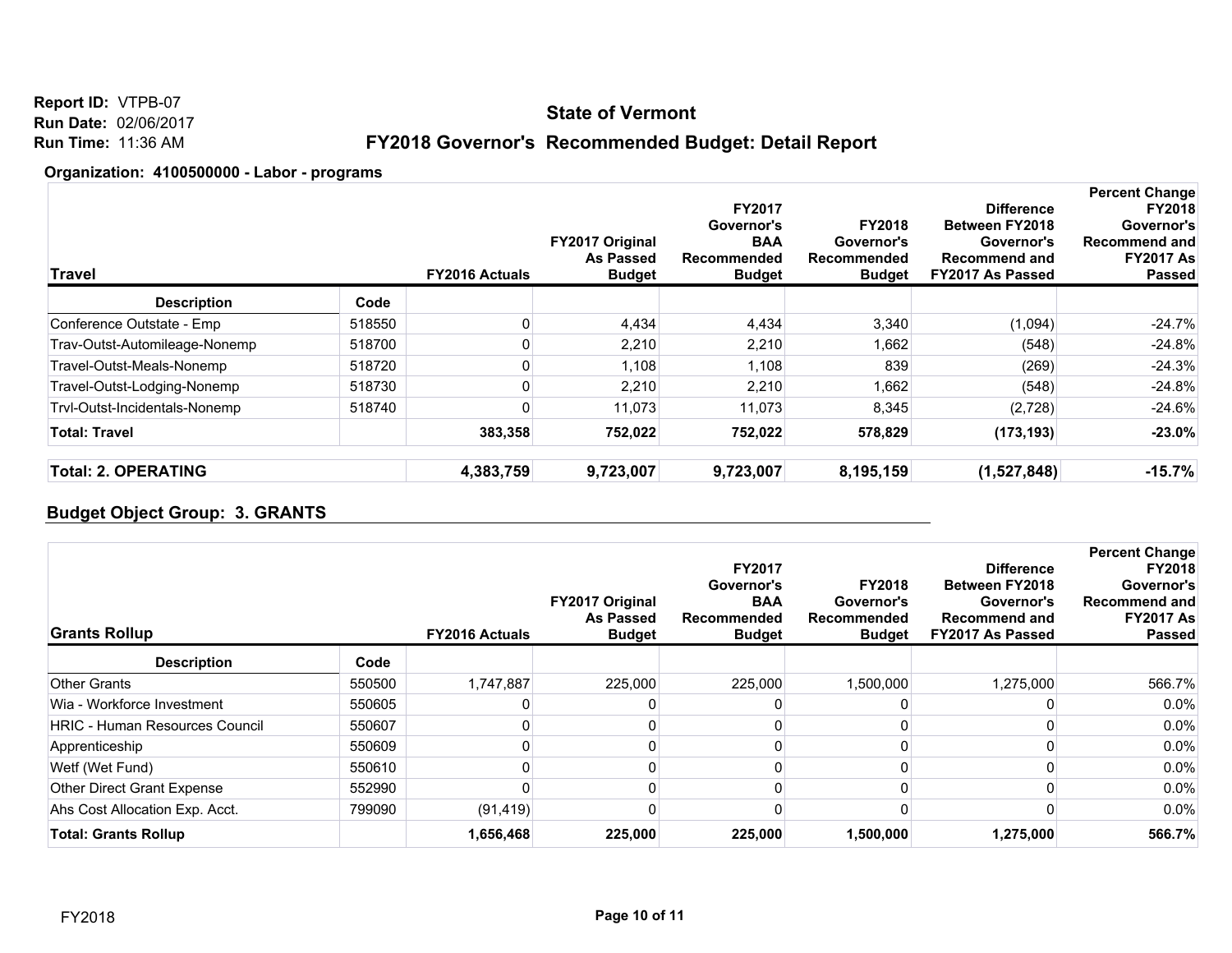#### **Report ID:** VTPB-07

**Run Date:** 02/06/2017

**Run Time:** 11:36 AM

### **State of Vermont**

## **FY2018 Governor's Recommended Budget: Detail Report**

| <b>GRANTS</b><br>Total: 3. | .656.468   | 225,000    | 225,000    | ,500,000   | ,275,000 | 566.7%  |
|----------------------------|------------|------------|------------|------------|----------|---------|
| <b>Total Expenses:</b>     | 28,975,286 | 41,192,625 | 41,192,625 | 40,498,702 | -693,923 | $-1.7%$ |

| <b>Fund Name</b>                  | Fund<br>Code | <b>FY2016 Actuals</b> | <b>FY2017 Original</b><br>As Passed<br><b>Budget</b> | FY2017<br>Governor's<br><b>BAA</b><br>Recommended<br><b>Budget</b> | <b>FY2018</b><br>Governor's<br><b>Recommended</b><br><b>Budget</b> | <b>Difference</b><br><b>Between FY2018</b><br>Governor's<br><b>Recommend and</b><br>FY2017 As Passed | <b>Percent Change</b><br><b>FY2018</b><br>Governor's<br><b>Recommend and</b><br><b>FY2017 As</b><br><b>Passed</b> |
|-----------------------------------|--------------|-----------------------|------------------------------------------------------|--------------------------------------------------------------------|--------------------------------------------------------------------|------------------------------------------------------------------------------------------------------|-------------------------------------------------------------------------------------------------------------------|
| General Fund                      | 10000        | 3,018,872             | 3,314,311                                            | 3,314,311                                                          | 3,282,129                                                          | (32, 182)                                                                                            | $-1.0\%$                                                                                                          |
| Passenger Tramways                | 21095        | 364,001               | 406,604                                              | 406,604                                                            | 415,000                                                            | 8,396                                                                                                | 2.1%                                                                                                              |
| Worker's Comp Admin Fund          | 21105        | 2,246,874             | 2,677,769                                            | 2,677,769                                                          | 2,424,772                                                          | (252, 997)                                                                                           | $-9.4%$                                                                                                           |
| <b>Employee Leasing Companies</b> | 21110        | 1,685                 | 13,441                                               | 13,441                                                             | 40,000                                                             | 26,559                                                                                               | 197.6%                                                                                                            |
| Unemployment Comp Admin Fund      | 21360        |                       | 103,059                                              | 103,059                                                            | 306,705                                                            | 203,646                                                                                              | 197.6%                                                                                                            |
| Inter-Unit Transfers Fund         | 21500        | 1,119,359             | 1,708,503                                            | 1,708,503                                                          | 1,708,503                                                          |                                                                                                      | $0.0\%$                                                                                                           |
| DET-Apprenticeship Train OFS      | 21752        |                       | 103,097                                              | 103,097                                                            | 400,000                                                            | 296,903                                                                                              | 288.0%                                                                                                            |
| Crime Victims Restitution Fund    | 21915        |                       | 59,899                                               | 59,899                                                             | 30,000                                                             | (29, 899)                                                                                            | $-49.9%$                                                                                                          |
| Federal Revenue Fund              | 22005        | 22,224,494            | 32,805,942                                           | 32,805,942                                                         | 31,891,593                                                         | (914, 349)                                                                                           | $-2.8%$                                                                                                           |
| <b>Funds Total:</b>               |              | 28,975,286            | 41,192,625                                           | 41,192,625                                                         | 40,498,702                                                         | (693, 923)                                                                                           | $-1.7%$                                                                                                           |
| <b>Position Count</b>             |              |                       |                                                      |                                                                    | 303                                                                |                                                                                                      |                                                                                                                   |
| <b>FTE Total</b>                  |              |                       |                                                      |                                                                    | 303                                                                |                                                                                                      |                                                                                                                   |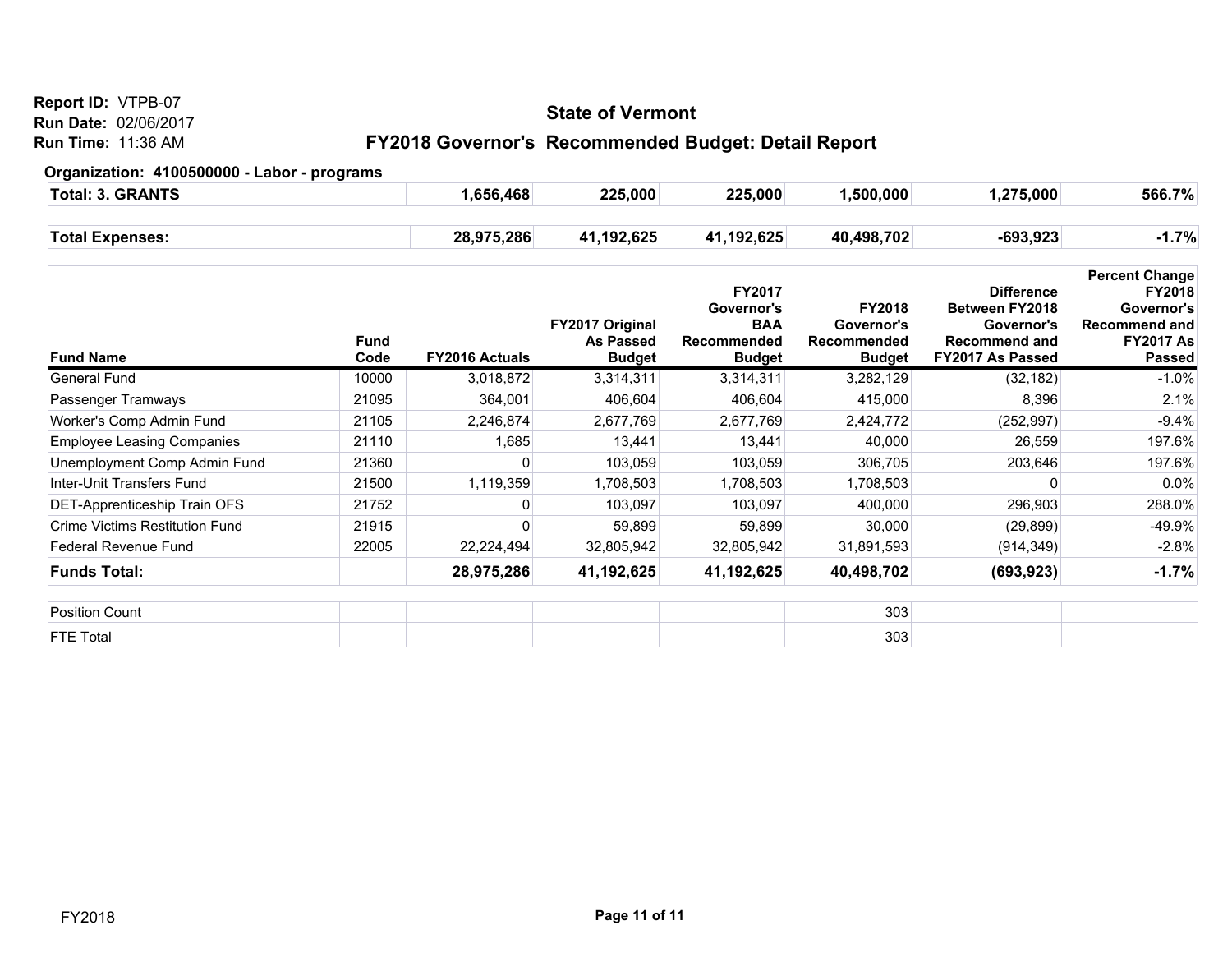### **FY2018 Governor's Recommended Budget: Rollup Report**

#### **Organization: 4100500000 - Labor - programs**

#### **Budget Object Group: 1. PERSONAL SERVICES**

| <b>Budget Object Rollup Name</b>                       | <b>FY2016 Actuals</b> | <b>FY2017 Original</b><br>As Passed<br><b>Budget</b> | <b>FY2017</b><br>Governor's<br><b>BAA</b><br>Recommended<br><b>Budget</b> | <b>FY2018</b><br>Governor's<br>Recommended<br><b>Budget</b> | <b>Difference</b><br><b>Between FY2018</b><br>Governor's<br><b>Recommend and</b><br><b>FY2017 As</b><br><b>Passed</b> | <b>Percent Change</b><br><b>FY2018</b><br>Governor's<br><b>Recommend and</b><br><b>FY2017 As</b><br><b>Passed</b> |
|--------------------------------------------------------|-----------------------|------------------------------------------------------|---------------------------------------------------------------------------|-------------------------------------------------------------|-----------------------------------------------------------------------------------------------------------------------|-------------------------------------------------------------------------------------------------------------------|
| Salaries and Wages                                     | 13,833,260            | 16,027,926                                           | 16,027,926                                                                | 16,945,346                                                  | 917,420                                                                                                               | 5.7%                                                                                                              |
| <b>Fringe Benefits</b>                                 | 6,630,843             | 8,635,914                                            | 8,635,914                                                                 | 9,164,657                                                   | 528,743                                                                                                               | 6.1%                                                                                                              |
| Contracted and 3rd Party Service                       | 2,445,274             | 6,621,644                                            | 6,621,644                                                                 | 5,128,691                                                   | (1,492,953)                                                                                                           | $-22.5%$                                                                                                          |
| PerDiem and Other Personal Services                    | 25,681                | (40, 866)                                            | (40, 866)                                                                 | (435, 151)                                                  | (394, 285)                                                                                                            | 964.8%                                                                                                            |
| <b>Budget Object Group Total: 1. PERSONAL SERVICES</b> | 22,935,059            | 31,244,618                                           | 31,244,618                                                                | 30,803,543                                                  | (441, 075)                                                                                                            | $-1.4%$                                                                                                           |

#### **Budget Object Group: 2. OPERATING**

| <b>Budget Object Rollup Name</b>               | <b>FY2016 Actuals</b> | <b>FY2017 Original</b><br><b>As Passed</b><br><b>Budget</b> | <b>FY2017</b><br>Governor's<br><b>BAA</b><br><b>Recommended</b><br><b>Budget</b> | <b>FY2018</b><br>Governor's<br><b>Recommended</b><br><b>Budget</b> | <b>Difference</b><br>Between FY2018<br>Governor's<br><b>Recommend and</b><br><b>FY2017 As</b><br><b>Passed</b> | <b>Percent Change</b><br><b>FY2018</b><br>Governor's<br><b>Recommend and</b><br><b>FY2017 As</b><br>Passed |
|------------------------------------------------|-----------------------|-------------------------------------------------------------|----------------------------------------------------------------------------------|--------------------------------------------------------------------|----------------------------------------------------------------------------------------------------------------|------------------------------------------------------------------------------------------------------------|
| Equipment                                      | 68,932                | 650,321                                                     | 650,321                                                                          | 544,218                                                            | (106, 103)                                                                                                     | $-16.3%$                                                                                                   |
| IT/Telecom Services and Equipment              | 1,165,021             | 1,392,035                                                   | 1,392,035                                                                        | 1,197,505                                                          | (194, 530)                                                                                                     | $-14.0%$                                                                                                   |
| Travel                                         | 383,358               | 752,022                                                     | 752,022                                                                          | 578,829                                                            | (173, 193)                                                                                                     | $-23.0%$                                                                                                   |
| <b>Supplies</b>                                | 447,077               | 966,185                                                     | 966,185                                                                          | 832,751                                                            | (133, 434)                                                                                                     | $-13.8%$                                                                                                   |
| <b>Other Purchased Services</b>                | 1,036,788             | 3,077,715                                                   | 3,077,715                                                                        | 2,564,812                                                          | (512,903)                                                                                                      | $-16.7%$                                                                                                   |
| <b>Other Operating Expenses</b>                | 93,451                | 354,796                                                     | 354,796                                                                          | 303,221                                                            | (51, 575)                                                                                                      | $-14.5%$                                                                                                   |
| <b>Rental Other</b>                            | 10,221                | 48,711                                                      | 48,711                                                                           | 36,688                                                             | (12,023)                                                                                                       | $-24.7%$                                                                                                   |
| <b>Rental Property</b>                         | 717,785               | 1,839,717                                                   | 1,839,717                                                                        | 1,444,265                                                          | (395, 452)                                                                                                     | $-21.5%$                                                                                                   |
| Property and Maintenance                       | 461,126               | 641,505                                                     | 641,505                                                                          | 692,870                                                            | 51,365                                                                                                         | 8.0%                                                                                                       |
| <b>Budget Object Group Total: 2. OPERATING</b> | 4,383,759             | 9,723,007                                                   | 9,723,007                                                                        | 8,195,159                                                          | (1,527,848)                                                                                                    | $-15.7%$                                                                                                   |

**Budget Object Group: 3. GRANTS**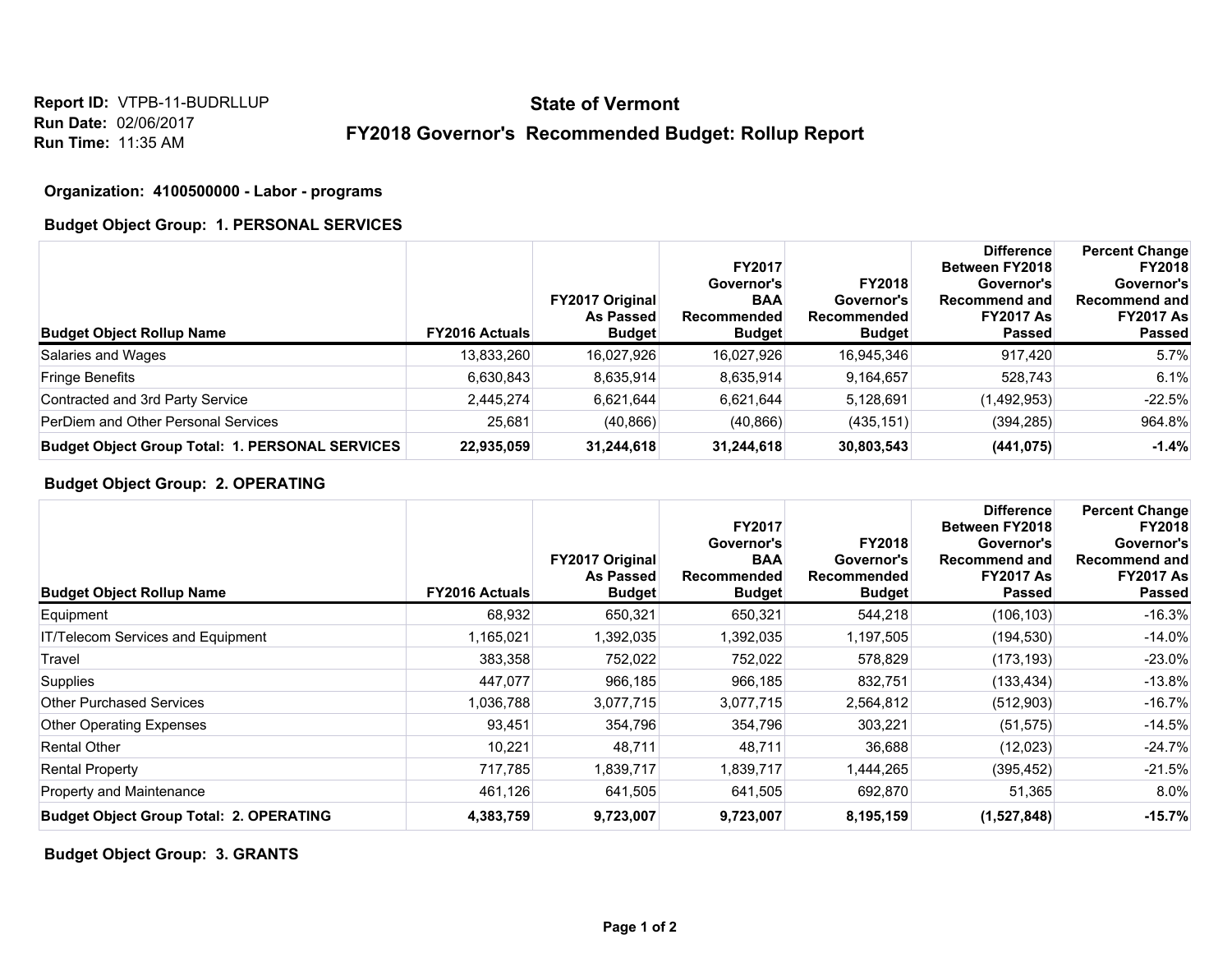**Report ID:** VTPB-11-BUDRLLUP **Run Date:** 02/06/2017 **Run Time:** 11:35 AM

### **FY2018 Governor's Recommended Budget: Rollup Report**

#### **Organization: 4100500000 - Labor - programs**

| <b>Budget Object Rollup Name</b>            | <b>FY2016 Actuals</b> | <b>FY2017 Original</b><br><b>As Passed</b><br><b>Budget</b> | <b>FY2017</b><br>Governor's<br><b>BAA</b><br><b>Recommended</b><br><b>Budget</b> | FY2018<br>Governor's<br>Recommended<br><b>Budget</b>        | <b>Difference</b><br>Between FY2018<br>Governor's<br><b>Recommend and</b><br><b>FY2017 As</b><br>Passed     | <b>Percent Change</b><br><b>FY2018</b><br>Governor's<br><b>Recommend and</b><br><b>FY2017 As</b><br><b>Passed</b> |
|---------------------------------------------|-----------------------|-------------------------------------------------------------|----------------------------------------------------------------------------------|-------------------------------------------------------------|-------------------------------------------------------------------------------------------------------------|-------------------------------------------------------------------------------------------------------------------|
| Grants Rollup                               | 1,656,468             | 225,000                                                     | 225,000                                                                          | 1,500,000                                                   | 1,275,000                                                                                                   | 566.7%                                                                                                            |
| <b>Budget Object Group Total: 3. GRANTS</b> | 1,656,468             | 225,000                                                     | 225,000                                                                          | 1,500,000                                                   | 1,275,000                                                                                                   | 566.7%                                                                                                            |
| <b>Total Expenses</b>                       | 28,975,286            | 41,192,625                                                  | 41,192,625                                                                       | 40,498,702                                                  | (693, 923)                                                                                                  | $-1.7%$                                                                                                           |
| <b>Fund Name</b>                            | <b>FY2016 Actuals</b> | <b>FY2017 Original</b><br>As Passed<br><b>Budget</b>        | FY2017<br>Governor's<br><b>BAA</b><br>Recommended<br><b>Budget</b>               | <b>FY2018</b><br>Governor's<br>Recommended<br><b>Budget</b> | <b>Difference</b><br><b>Between FY2018</b><br>Governor's<br><b>Recommend and</b><br><b>FY2017 As Passed</b> | <b>Percent Change</b><br><b>FY2018</b><br>Governor's<br><b>Recommend and</b><br><b>FY2017 As</b><br>Passed        |
| General Funds                               |                       |                                                             |                                                                                  |                                                             |                                                                                                             |                                                                                                                   |
|                                             | 3,018,872             | 3,314,311                                                   | 3,314,311                                                                        | 3,282,129                                                   | (32, 182)                                                                                                   | $-1.0%$                                                                                                           |
| <b>Special Fund</b>                         | 2,612,560             | 3,363,869                                                   | 3,363,869                                                                        | 3,616,477                                                   | 252,608                                                                                                     | 7.5%                                                                                                              |
| <b>Federal Funds</b>                        | 22,224,494            | 32,805,942                                                  | 32,805,942                                                                       | 31,891,593                                                  | (914, 349)                                                                                                  | $-2.8%$                                                                                                           |

| <b>Position Count</b> | 200<br>ასა      |  |
|-----------------------|-----------------|--|
| <b>FTE Total</b>      | $\Omega$<br>၁ပ. |  |

**Funds Total 28,975,286 41,192,625 41,192,625 40,498,702 (693,923) -1.7%**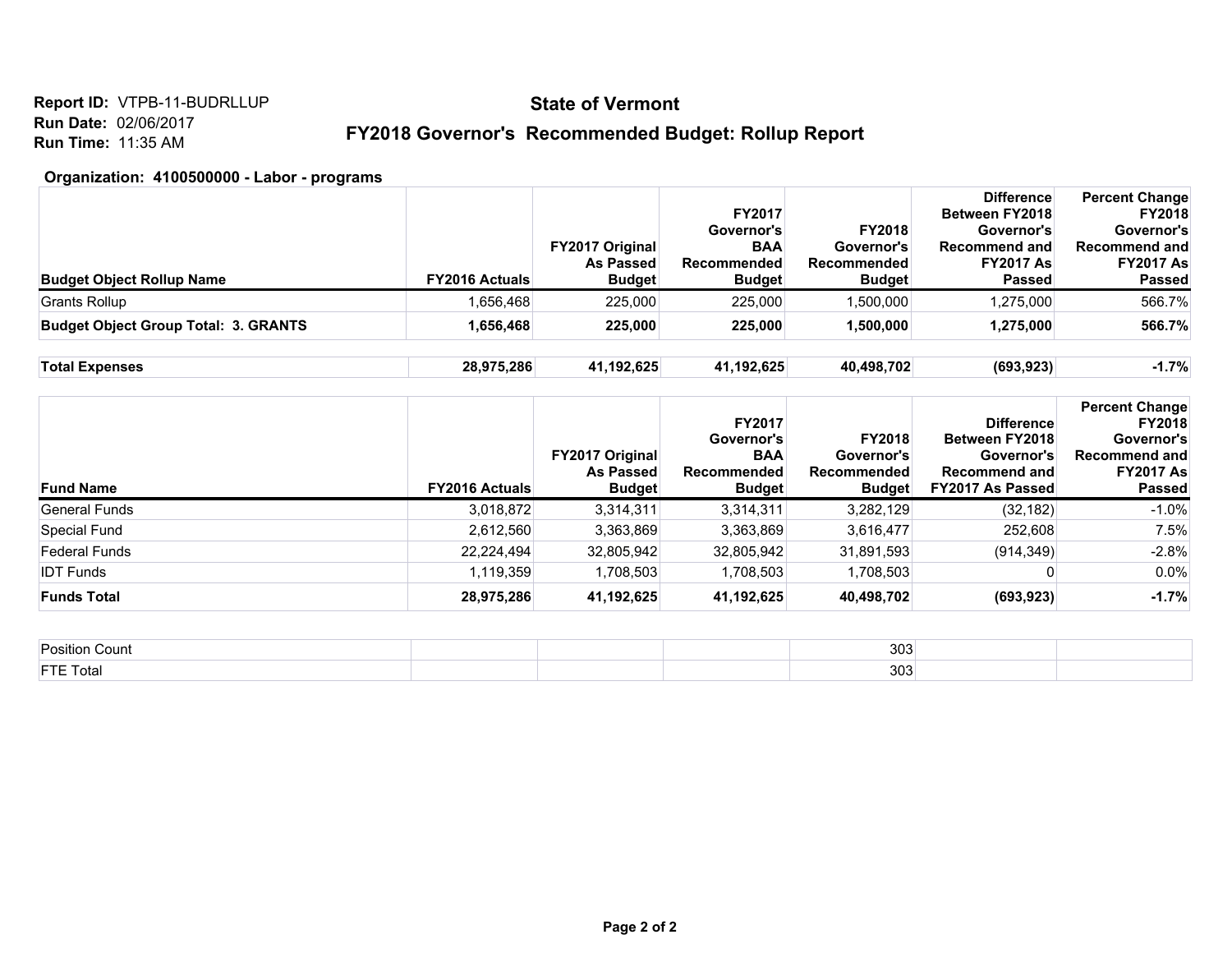**Report ID:** VTPB-28 GRANTS\_INVENTORY

## **State of Vermont FY2018 Governor's Recommended Budget Grants Out Inventory Report**



### **Department: 4100500000 - Labor - programs**

| <b>Budget</b><br><b>Request Code</b> | <b>Fund</b> | <b>Justification</b>                     | <b>Est Amount</b> |
|--------------------------------------|-------------|------------------------------------------|-------------------|
| 7293                                 | 22005       | Apprenticeship Accelerator: VTHITEC      | \$158,400         |
| 7293                                 | 22005       | Apprenticeship Expansion grant: VTHITEC  | \$608,300         |
| 7293                                 | 22005       | <b>NEG Apprenticeship Grant: VTHITEC</b> | \$608,300         |
| 7293                                 | 22005       | WIOA SEO: competitive grants process     | \$125,000         |
|                                      |             | <b>Total</b>                             | 1,500,000         |